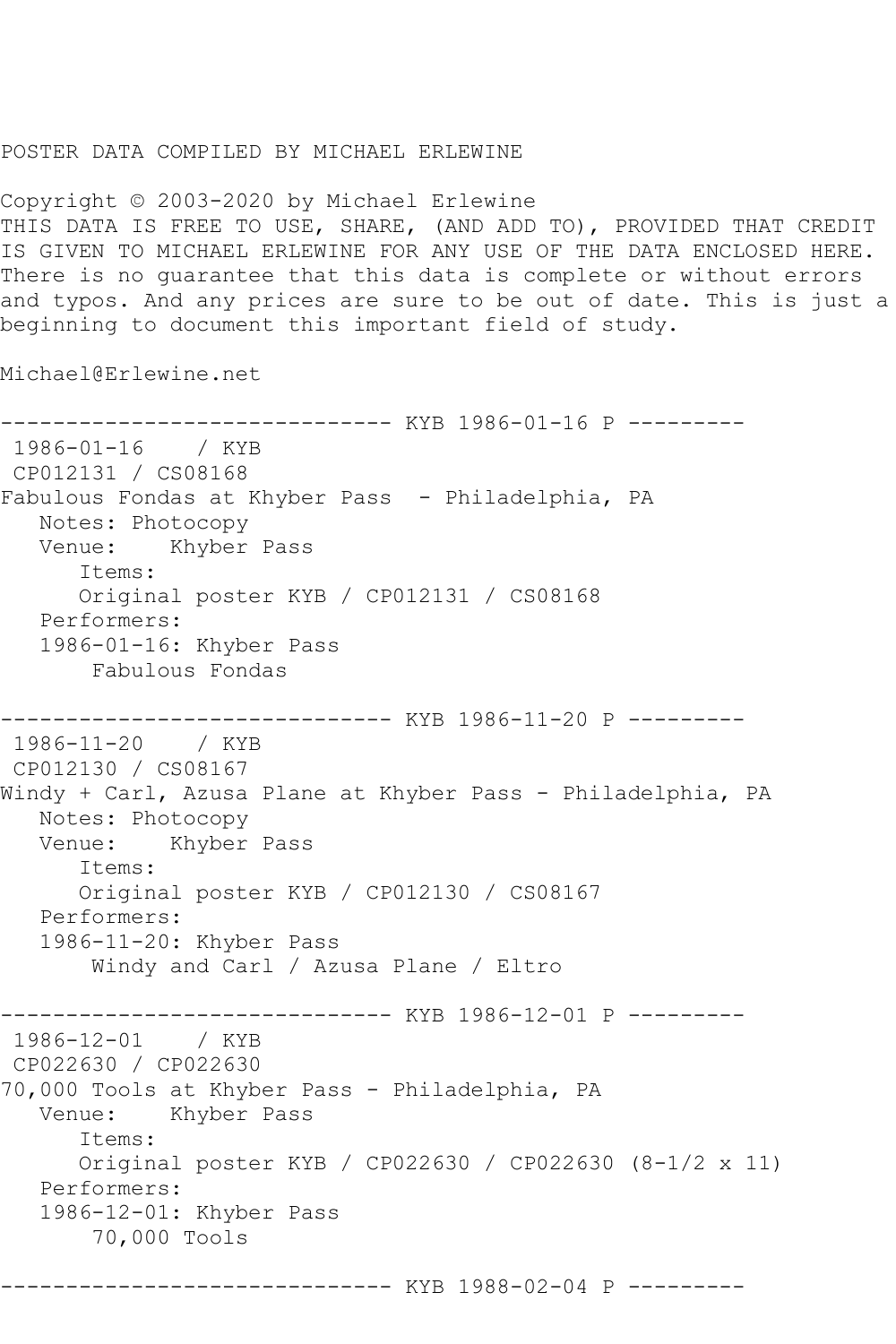1988-02-04 / KYB CP012059 / CS08096 Ashtray, Hedonists at Khyber Pass - Philadelphia, PA Notes: Photocopy<br>Venue: Khyber Khyber Pass Items: Original poster KYB / CP012059 / CS08096 Performers: 1988-02-04: Khyber Pass Ashtray / Hedonists / Oat Pearl ------------------------------ KYB 1988-08-01 P --------- 1988-08-01 CP012125 / CS08162 Jammin Dave Band, Dharma Bums at Khyber Pass - Philadelphia, PA Notes: Photocopy Venue: Khyber Pass Items: Original poster KYB / CP012125 / CS08162 Performers: 1988-08-01 1988-08-31: Khyber Pass Jammin Dave Band / Dharma Bums / Sopns of Ace / Tav Falco Panther Burns / Pink Slip Daddy / Hellcats / Eugene Chadbourne / Baby Flamehead / Sound and Fury / Dough Boys / Doctor Bombay / Killtoys / Bats Without Flesh / Flight of Mavis / Tenth House / Galaxie ------------------------------ 1988-11-12 P --------- 1988-11-12 / CP022289 / CP022289 70,000 Tools at Bonnie's Artist: Von Rohm<br>Venue: Bonnie's Bonnie's Items: Original poster / CP022289 / CP022289 (8-1/2 x 11) Performers: 1988-11-12: Bonnie's 70,000 Tools 1988-11-05: Brighton Bar 70,000 Tools 1988-12-01: Khyber Pass 70,000 Tools ------------ KYB 1988-11-18 P ---------1988-11-18 / KYB CP012075 / CS08112 Norrin Radd, Uptown Bones at Khyber Pass - Philadelphia, PA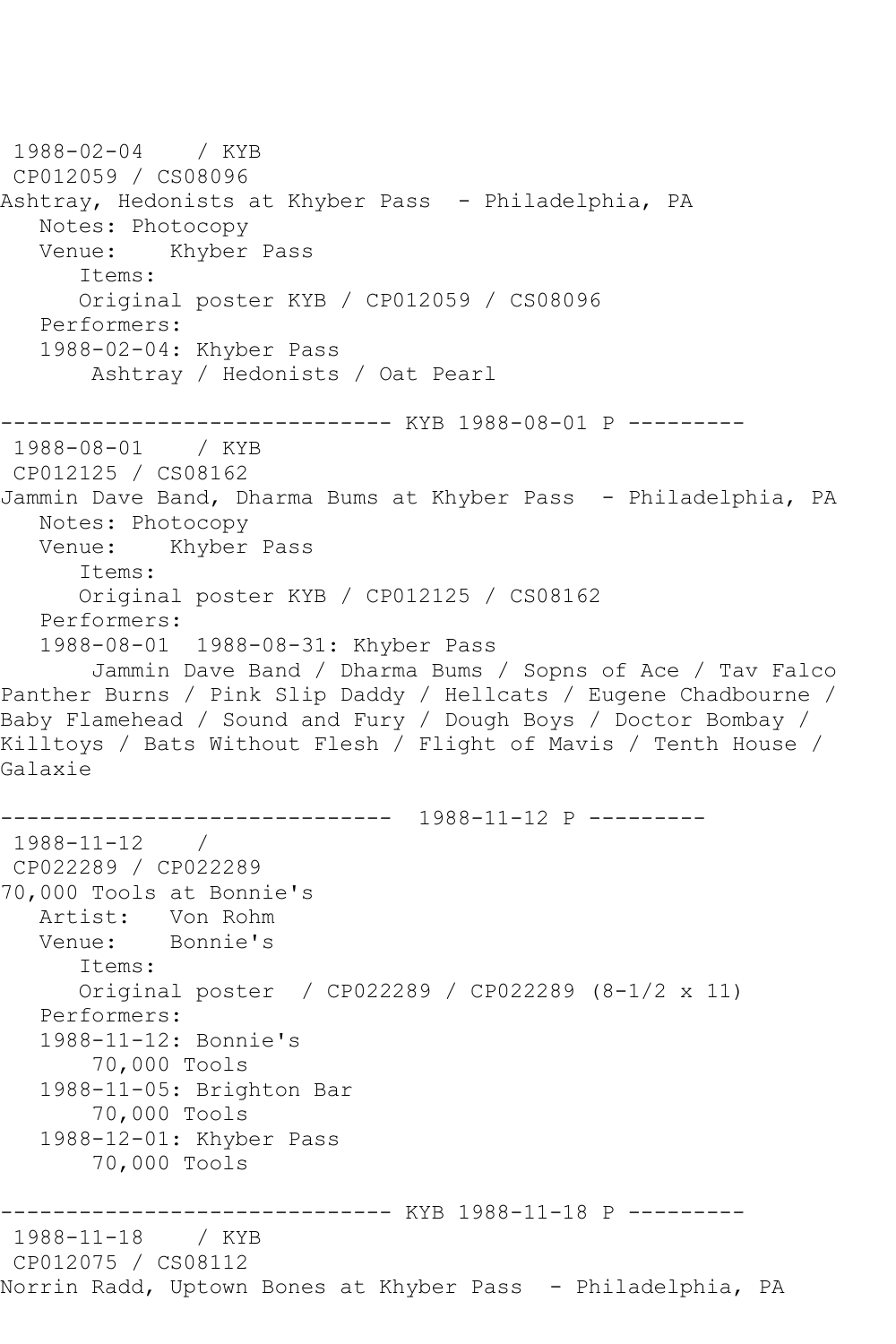Notes: Photocopy Venue: Khyber Pass Items: Original poster KYB / CP012075 / CS08112 Performers: 1988-11-18: Khyber Pass Norrin Radd / Uptown Bones ------------------------------ KYB 1988-11-18 P --------- 1988-11-18 / KYB CP012122 / CS08159 Uptown Bones, Norrin Radd at Khyber Pass - Philadelphia, PA Notes: Photocopy Venue: Khyber Pass Items: Original poster KYB / CP012122 / CS08159 Performers: 1988-11-18: Khyber Pass Uptown Bones / Norrin Radd ------------------------------ KYB 1988-11-25 P --------- 1988-11-25 / KYB CP012081 / CS08118 Red Herring, Uptown Bones at Khyber Pass - Philadelphia, PA Notes: Photocopy Venue: Khyber Pass Items: Original poster KYB / CP012081 / CS08118 Performers: 1988-11-25: Khyber Pass Red Herring / Uptown Bones / Napalm Sunday ------------------------------ KYB 1988-12-02 P --------- 1988-12-02 / KYB CP012091 / CS08128 Honour Society at Khyber Pass - Philadelphia, PA Notes: Photocopy Venue: Khyber Pass Items: Original poster KYB / CP012091 / CS08128 Performers: 1988-12-02: Khyber Pass Honour Society ------------- JCD 1988-12-13 P ----------1988-12-13 / JCD CP011956 / CS07993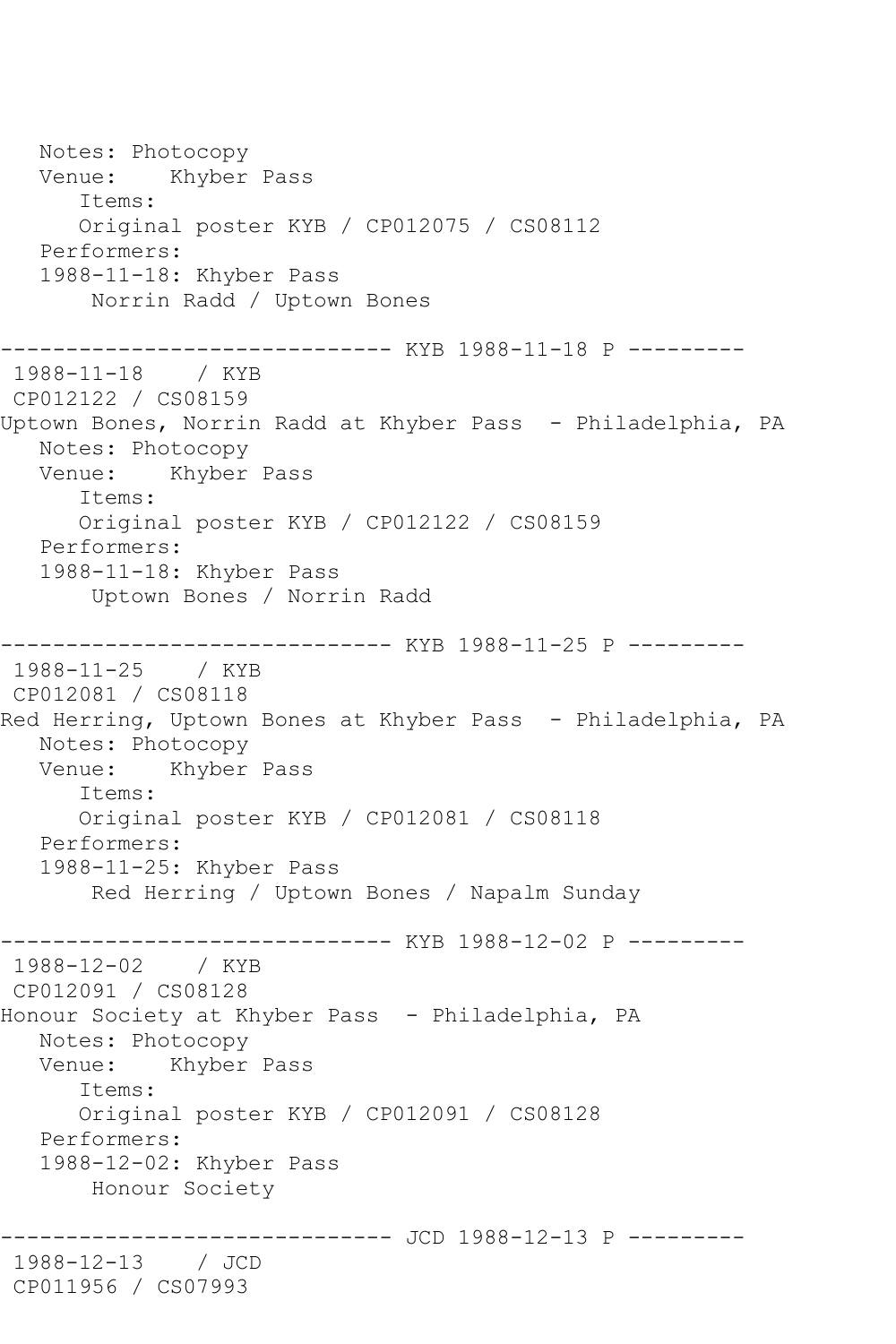Grey Network at J.C. Dobbs - Philadelphia, PA Notes: Photocopy Venue: J.C. Dobbs Items: Original poster JCD / CP011956 / CS07993 Performers: 1988-12-13 1989-01-04: J.C. Dobbs Nick's Cafe Khyber Pass Grey Network ------------------------------ KYB 1988-12-20 P --------- 1988-12-20 / KYB CP012073 / CS08110 Squid Raisin at Khyber Pass - Philadelphia, PA Notes: Photocopy Venue: Khyber Pass Items: Original poster KYB / CP012073 / CS08110 Performers: 1988-12-20: Khyber Pass Squid Raisin ------------------------------ KYB 1989--09-1 P --------- 1989--09-14 / KYB CP012098 / CS08135 Tar, Lemonheads at Khyber Pass - Philadelphia, PA Notes: Photocopy Venue: Khyber Pass Items: Original poster KYB / CP012098 / CS08135 Performers: 1989--09-14: Khyber Pass Tar / Lemonheads / Big Thing ------------------------------ KYB 1989-01-06 P --------- 1989-01-06 / KYB CP012114 / CS08151 Hypnotizing Chickens, Doctor Bombay at Khyber Pass - Philadelphia, PA Notes: Photocopy Venue: Khyber Pass Items: Original poster KYB / CP012114 / CS08151 Performers: 1989-01-06: Khyber Pass Hypnotizing Chickens / Doctor Bombay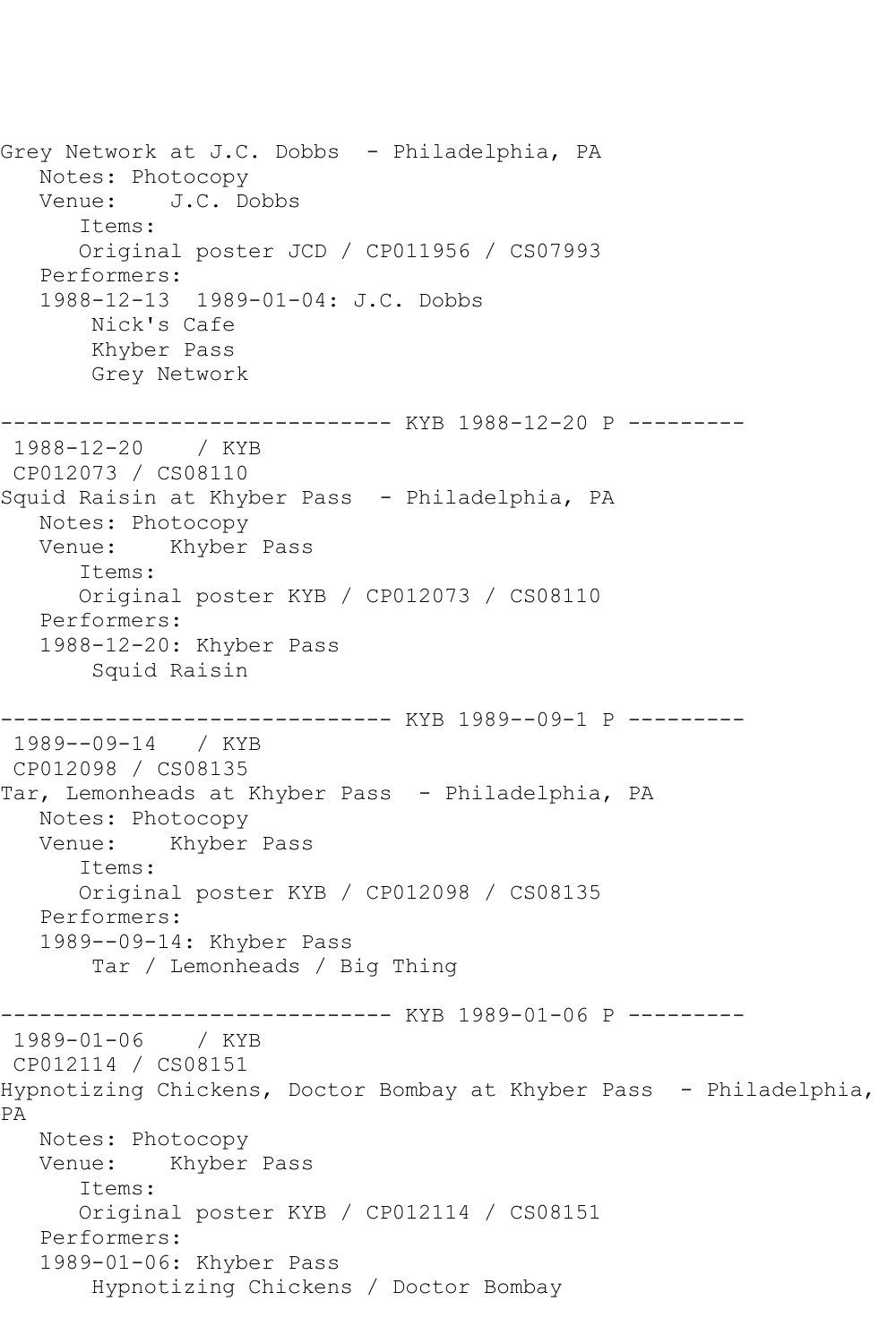------------------------------ KYB 1989-02-17 P --------- 1989-02-17 / KYB CP012099 / CS08136 Uptown Bones, Still Stupid at Khyber Pass - Philadelphia, PA Notes: Photocopy Venue: Khyber Pass Items: Original poster KYB / CP012099 / CS08136 Performers: 1989-02-17: Khyber Pass Uptown Bones / Still Stupid / New Fjord Rangers ------------------------------ KYB 1989-02-25 P --------- 1989-02-25 / KYB CP012093 / CS08130 Doctor Bombay, McRad at Khyber Pass - Philadelphia, PA Notes: Photocopy Venue: Khyber Pass Items: Original poster KYB / CP012093 / CS08130 Performers: 1989-02-25: Khyber Pass Doctor Bombay / McRad / Doctor at Tree ------------------------------ NICK 1989-03-24 P --------- 1989-03-24 / NICK CP011982 / CS08019 Sky Grits, The Fabulous Fondas at Nick's Cafe - Philadelphia, PA Notes: Photocopy Venue: Nick's Cafe Items: Original poster NICK / CP011982 / CS08019 Performers: 1989-03-24 1989-03-26: Nick's Cafe Khyber Pass J.C. Dobbs Sky Grits / Fabulous Fondas / Life After Bob / Others ------------------------------ KYB 1989-03-24 P --------- 1989-03-24 / KYB CP012115 / CS08152 Hypnotizing Chickens, Flight of Mavis at Khyber Pass - Philadelphia, PA Notes: Photocopy Venue: Khyber Pass Items: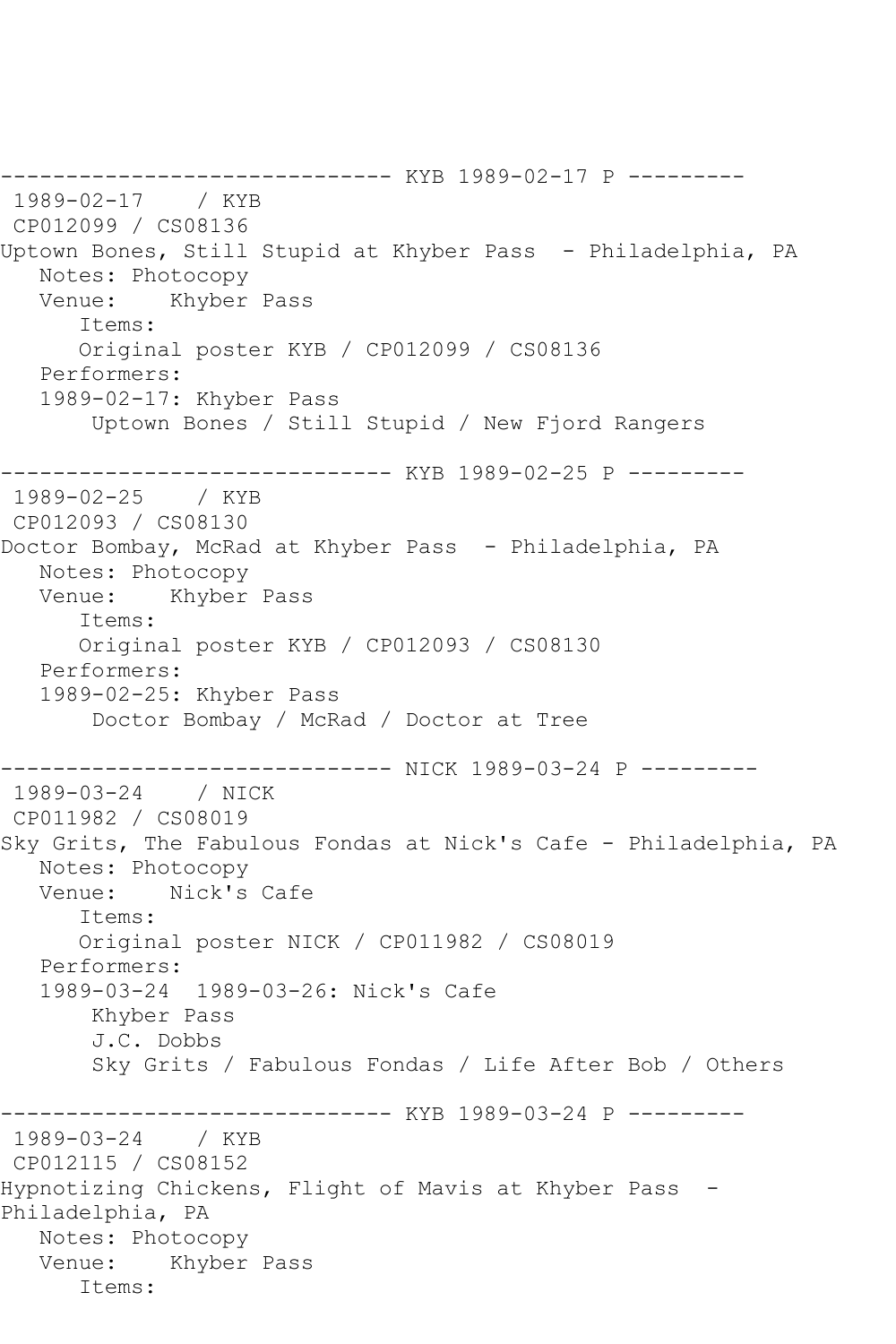Original poster KYB / CP012115 / CS08152 Performers: 1989-03-24: Khyber Pass Hypnotizing Chickens / Flight of Mavis / Wishniaks -------------------- KYB 1989-03-27 P ---------1989-03-27 / KYB CP012033 / CS08070 Chowderheads, Ken Fox at Khyber Pass - Philadelphia, PA Notes: Offset Venue: Khyber Pass Items: Original poster KYB / CP012033 / CS08070 Performers: 1989-03-27: Khyber Pass Chowderheads / Ken Fox ------------------------------ KYB 1989-03-28 P --------- 1989-03-28 / KYB CP012048 / CS08085 Dharma Bums at Khyber Pass - Philadelphia, PA Notes: Photocopy Venue: Khyber Pass Items: Original poster KYB / CP012048 / CS08085 Performers: 1989-03-28: Khyber Pass Dharma Bums ------------------------------ KYB 1989-04-07 P --------- 1989-04-07 / KYB CP012104 / CS08141 Red Herring, The Selves at Khyber Pass - Philadelphia, PA Notes: Photocopy Venue: Khyber Pass Items: Original poster KYB / CP012104 / CS08141 Performers: 1989-04-07: Khyber Pass Red Herring / Selves / Life After Elvis ------------------------------ KYB 1989-05-01 P --------- 1989-05-01 / KYB CP012071 / CS08108 Bad Habits, Dharma Bums at Khyber Pass - Philadelphia, PA Notes: Photocopy Venue: Khyber Pass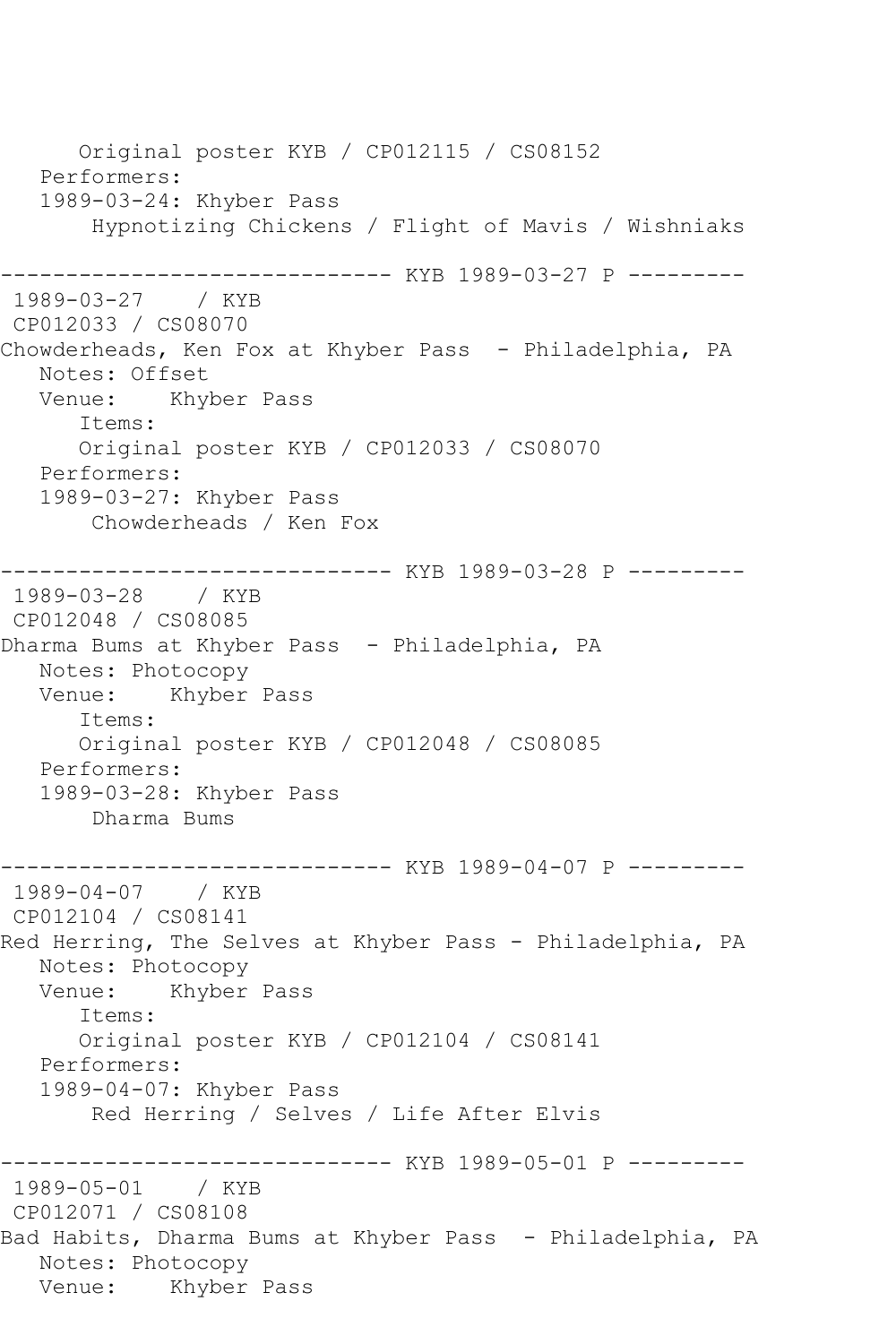```
 Items:
       Original poster KYB / CP012071 / CS08108
    Performers:
    1989-05-01 1989-05-31: Khyber Pass
        Bad Habits / Dharma Bums / Jammin Dave Band / Sons of Ace / 
Go to Blazes / Fjord Rangers / Naked Twister / Fabulous Fondas / 
Electric Love Muffin / Uptown Bones / Napalm Sunday / Grey Network / 
Boys Next Door / Solar Circus / Mallethead / Lif
------------------------------ KYB 1989-05-06 P ---------
1989-05-06 / KYB 
CP012039 / CS08076
Electric Love Muffin, Uptown Bones at Khyber Pass - Philadelphia,
PA
   Notes: Photocopy
   Venue: Khyber Pass
       Items:
       Original poster KYB / CP012039 / CS08076
   Performers:
   1989-05-06: Khyber Pass
        Electric Love Muffin / Uptown Bones / Napalm Sunday
                ------------------------------ KYB 1989-05-08 P ---------
1989-05-08 / KYB 
CP012062 / CS08099
Grey Network at Khyber Pass - Philadelphia, PA
   Notes: Photocopy
   Venue: Khyber Pass
       Items:
       Original poster KYB / CP012062 / CS08099
    Performers:
    1989-05-08: Khyber Pass
        Grey Network
                     ---------- KYB 1989-05-15 P ---------
1989-05-15 / KYB 
CP012065 / CS08102
Ashtray, Blue at Khyber Pass - Philadelphia, PA
  Notes: Photocopy<br>Venue: Khyber
           Khyber Pass
       Items:
       Original poster KYB / CP012065 / CS08102
   Performers:
   1989-05-15: Khyber Pass
        Ashtray / Blue
            ------------------------------ KYB 1989-05-29 P ---------
```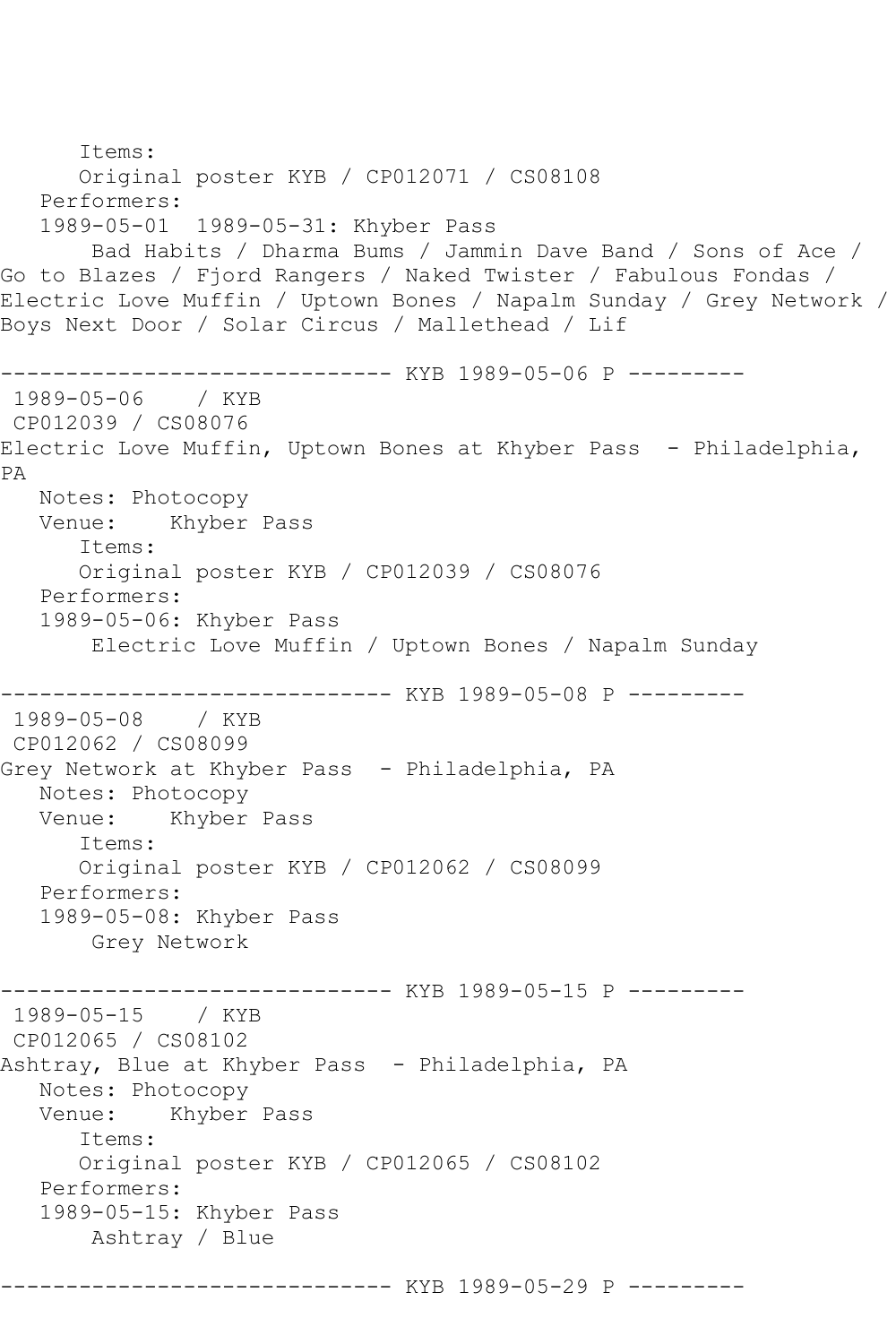1989-05-29 / KYB CP012032 / CS08069 Gibson Brothers, Blue at Khyber Pass [Philadelphia, PA] Notes: Photocopy<br>Venue: Khyber Khyber Pass Items: Original poster KYB / CP012032 / CS08069 Performers: 1989-05-29: Khyber Pass Gibson Brothers / Blue ------------------------------ KYB 1989-06-03 P --------- 1989-06-03 / KYB CP012090 / CS08127 Original Sins, Scab Cadillac at Khyber Pass - Philadelphia, PA Notes: Photocopy Venue: Khyber Pass Items: Original poster KYB / CP012090 / CS08127 Performers: 1989-06-03: Khyber Pass Original Sins / Scab Cadillac ------------------------------ KYB 1989-06-26 P --------- 1989-06-26 / KYB CP012103 / CS08140 Grisly Fiction, The Big Thing at Khyber Pass - Philadelphia, PA Notes: Photocopy Venue: Khyber Pass Items: Original poster KYB / CP012103 / CS08140 Performers: 1989-06-26: Khyber Pass Grisly Fiction / Big Thing ------------------------------ KYB 1989-06-30 P --------- 1989-06-30 / KYB CP012061 / CS08098 Blood Circus, Les Thugs at Khyber Pass - Philadelphia, PA Notes: Photocopy<br>Venue: Khyber Khyber Pass Items: Original poster KYB / CP012061 / CS08098 Performers: 1989-06-30: Khyber Pass Blood Circus / Les Thugs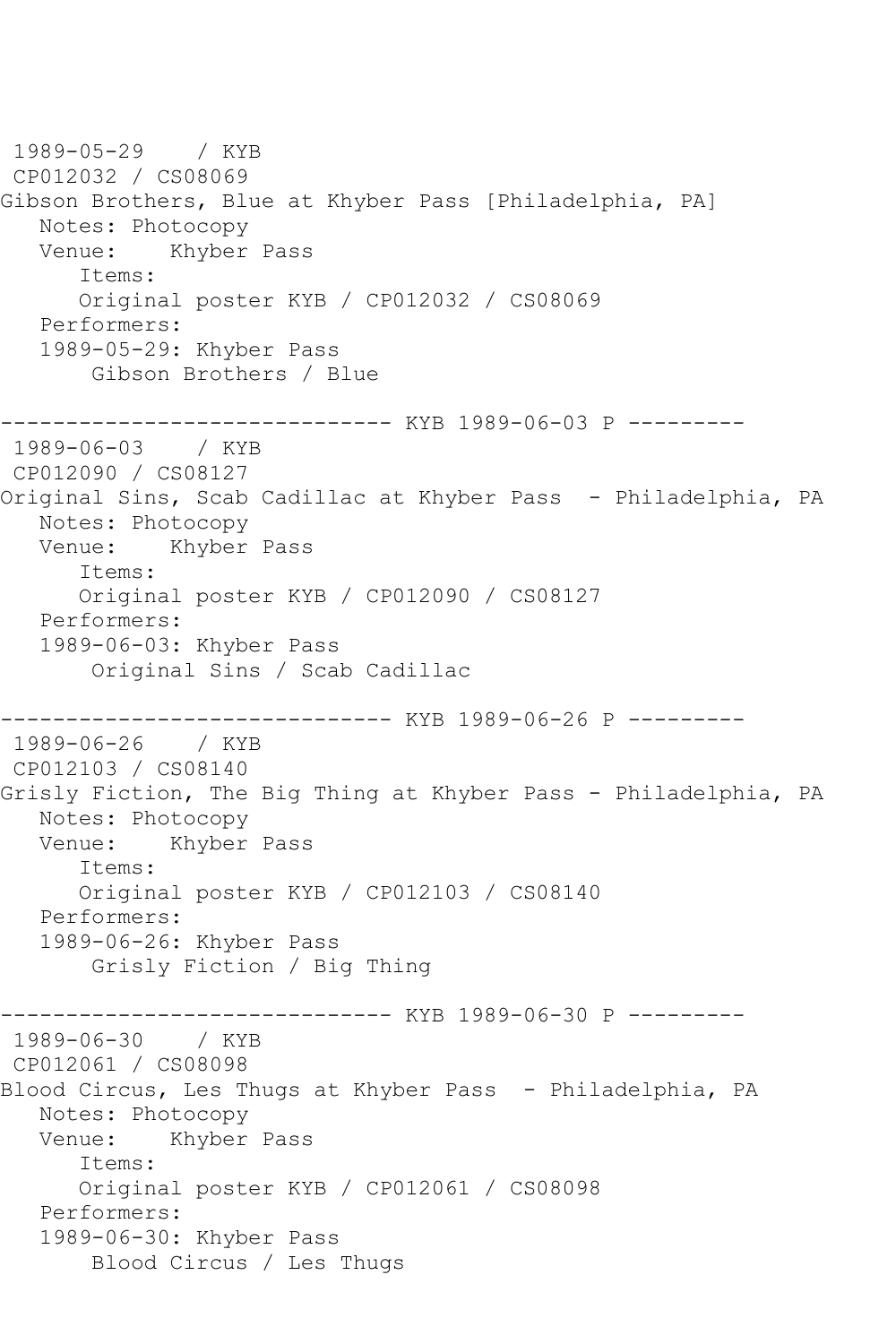------------------------------ KYB 1989-07-08 P --------- 1989-07-08 / KYB CP012042 / CS08079 Uptown Bones, Das Damen at Khyber Pass - Philadelphia, PA Notes: Offset Venue: Khyber Pass Items: Original poster KYB / CP012042 / CS08079 Performers: 1989-07-08: Khyber Pass Uptown Bones / Das Damen ------------------------------ KYB 1989-07-08 P --------- 1989-07-08 / KYB CP012047 / CS08084 Das Damen at Khyber Pass - Philadelphia, PA Notes: Photocopy Venue: Khyber Pass Items: Original poster KYB / CP012047 / CS08084 Performers: 1989-07-08: Khyber Pass Das Damen ------------------------------ KYB 1989-07-08 P --------- 1989-07-08 / KYB CP012067 / CS08104 Das Damen, Scab Cadillac at Khyber Pass - Philadelphia, PA Notes: Photocopy Venue: Khyber Pass Items: Original poster KYB / CP012067 / CS08104 Performers: 1989-07-08: Khyber Pass Das Damen / Scab Cadillac ------------------------------ KYB 1989-07-14 P --------- 1989-07-14 / KYB CP012119 / CS08156 Baby Flamehead, Wishniaks at Khyber Pass - Philadelphia, PA Notes: Photocopy Venue: Khyber Pass Items: Original poster KYB / CP012119 / CS08156 Performers: 1989-07-14: Khyber Pass Baby Flamehead / Wishniaks / Cosmic Dropout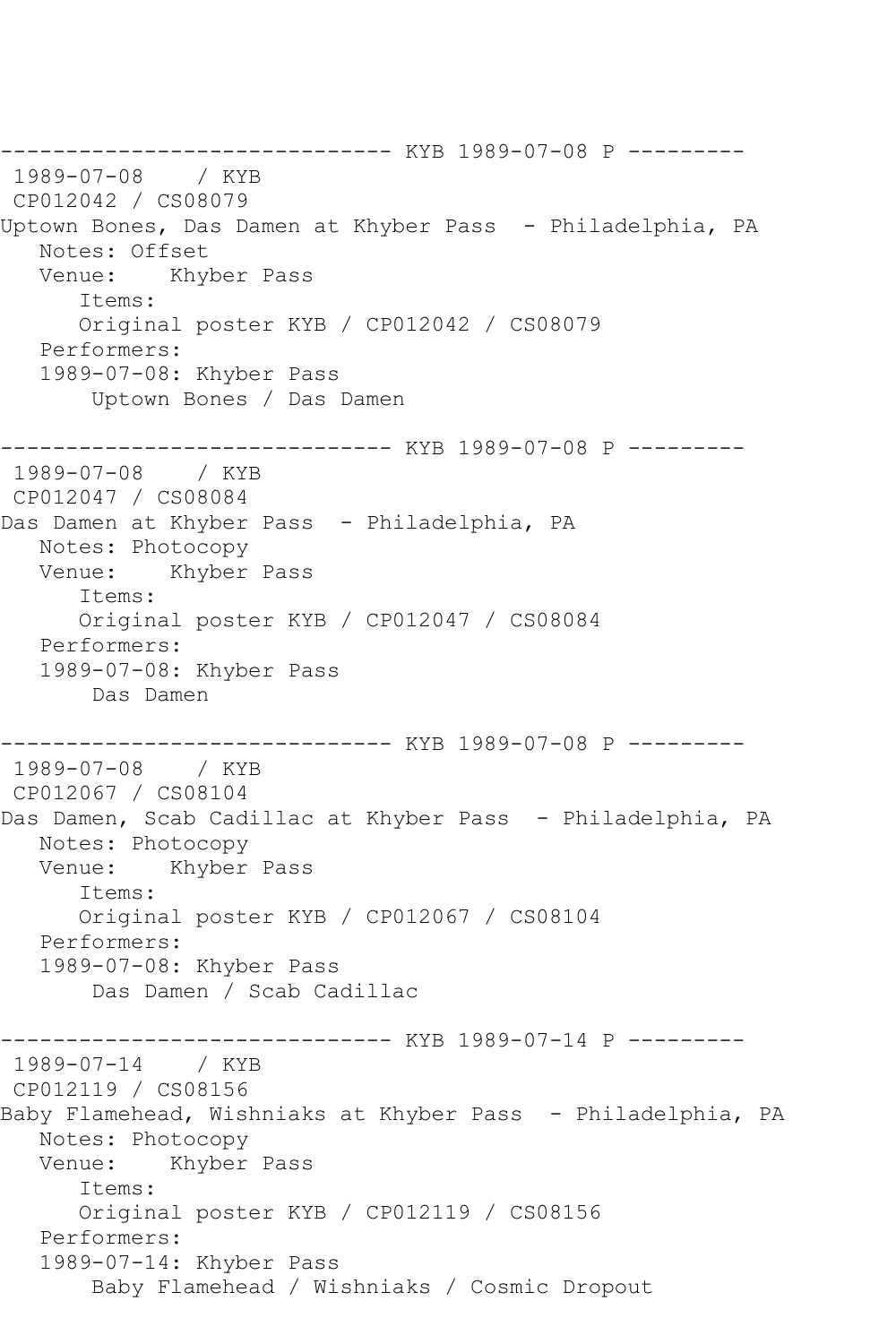------------------------------ KYB 1989-07-17 P --------- 1989-07-17 / KYB CP012086 / CS08123 Cows, God Bullies at Khyber Pass - Philadelphia, PA Notes: Photocopy Venue: Khyber Pass Items: Original poster KYB / CP012086 / CS08123 Performers: 1989-07-17: Khyber Pass Cows / God Bullies / Surgery ------------------------------ KYB 1989-07-21 P --------- 1989-07-21 / KYB CP012035 / CS08072 Electric Love Muffin, The Immaculate at Khyber Pass - Philadelphia, PA Notes: Photocopy Venue: Khyber Pass Items: Original poster KYB / CP012035 / CS08072 Performers: 1989-07-21: Khyber Pass Electric Love Muffin / Immaculate / Naked Twister ------------------------------ KYB 1989-07-21 P --------- 1989-07-21 / KYB CP012051 / CS08088 Electric Love Muffin, Naked Twister at Khyber Pass - Philadelphia, PA Notes: Photocopy Venue: Khyber Pass Items: Original poster KYB / CP012051 / CS08088 Performers: 1989-07-21: Khyber Pass Electric Love Muffin / Naked Twister / Imaculate Hearts ------------------------------ KYB 1989-07-27 P --------- 1989-07-27 / KYB CP022640 / CP022640 Flaming Lips, Uptown Bones at Khyber Pass - Philadelphia, PA Venue: Khyber Pass Items: Original poster KYB / CP022640 / CP022640 (8-1/2 x 11) Performers: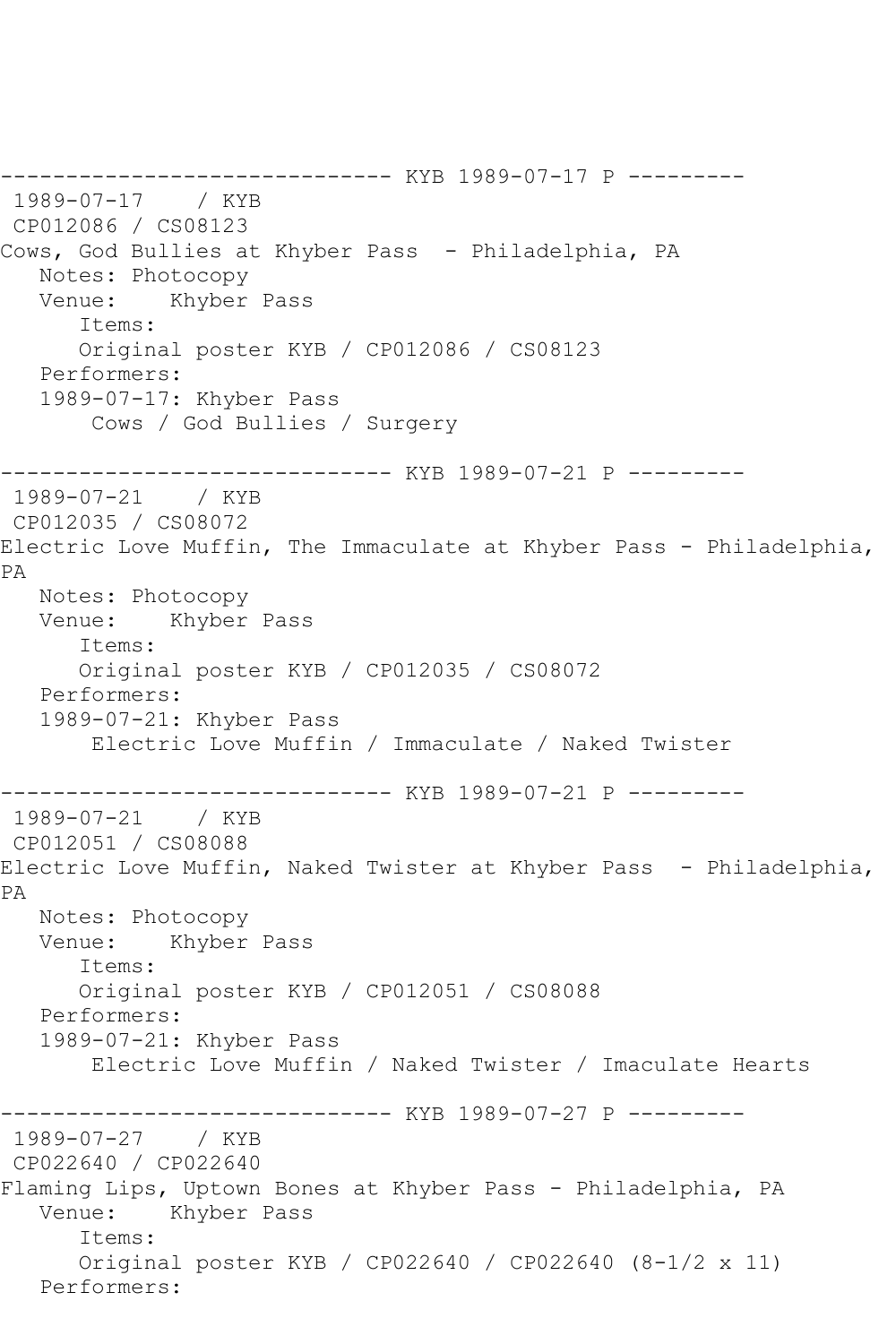1989-07-27: Khyber Pass Flaming Lips / Uptown Bones / Love Chunks ------------------------------ KYB 1989-08-04 P --------- 1989-08-04 / KYB CP012092 / CS08129 Eugene Chadbourne, Baby Flamehead at Khyber Pass - Philadelphia, PA Notes: Photocopy Venue: Khyber Pass Items: Original poster KYB / CP012092 / CS08129 Performers: 1989-08-04: Khyber Pass Eugene Chadbourne / Baby Flamehead ------------------------------ KYB 1989-08-05 P --------- 1989-08-05 / KYB CP012060 / CS08097 Doctor Bombay at Khyber Pass - Philadelphia, PA Notes: Photocopy Venue: Khyber Pass Items: Original poster KYB / CP012060 / CS08097 Performers: 1989-08-05: Khyber Pass Doctor Bombay ------------------------------ KYB 1989-08-12 P --------- 1989-08-12 / KYB CP012034 / CS08071 Uptown Bones, The Out Crowd at Khyber Pass - Philadelphia, PA Notes: Photocopy Venue: Khyber Pass Items: Original poster KYB / CP012034 / CS08071 Performers: 1989-08-12: Khyber Pass Uptown Bones / Out Crowd ------------------------------ KYB 1989-08-14 P --------- 1989-08-14 / KYB CP012076 / CS08113 Sky Grits, Wild Blue Yonder at Khyber Pass - Philadelphia, PA Notes: Photocopy Venue: Khyber Pass Items: Original poster KYB / CP012076 / CS08113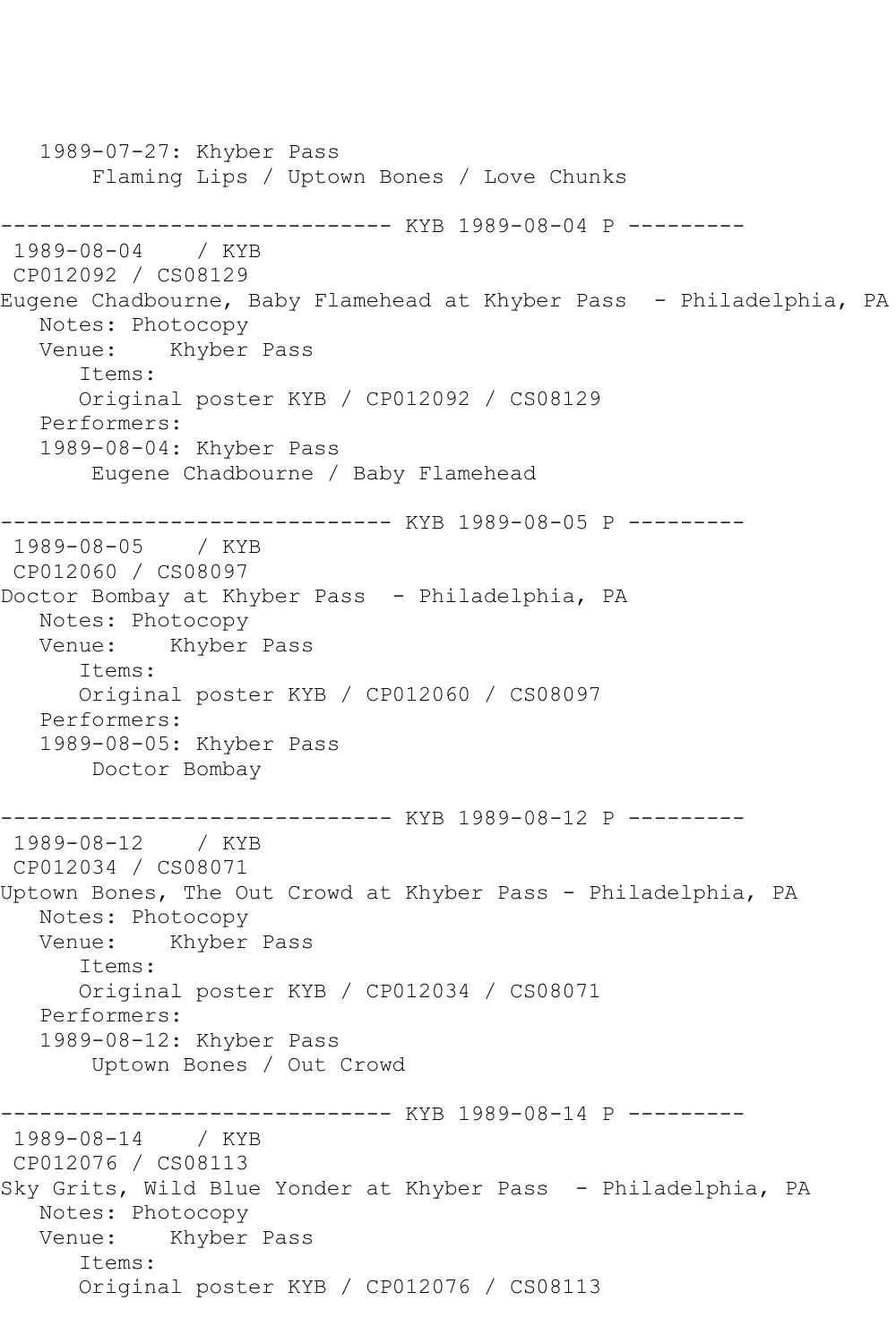Performers: 1989-08-14: Khyber Pass Sky Grits / Wild Blue Yonder ------------------------------ KYB 1989-08-17 P --------- 1989-08-17 / KYB CP012097 / CS08134 Roger Miller, Skunk at Khyber Pass - Philadelphia, PA Notes: Photocopy Venue: Khyber Pass Items: Original poster KYB / CP012097 / CS08134 Performers: 1989-08-17: Khyber Pass Roger Miller / Skunk / Chowderheads ------------------------------ KYB 1989-09-01 P --------- 1989-09-01 CP012112 / CS08149 Hypnotizing Chickens, The Others at Khyber Pass - Philadelphia, PA Notes: Photocopy Venue: Khyber Pass Items: Original poster KYB / CP012112 / CS08149 Performers: 1989-09-01: Khyber Pass Hypnotizing Chickens / Others / Roger Manning -------------- KYB 1989-09-04 P ---------1989-09-04 / KYB CP012044 / CS08081 Ashtray, Go to Blazes at Khyber Pass - Philadelphia, PA Notes: Photocopy<br>Venue: Khyber Khyber Pass Items: Original poster KYB / CP012044 / CS08081 Performers: 1989-09-04 1989-09-13: Khyber Pass J.C. Dobbs Ashtray / Go to Blazes / Bensons ------------- KYB 1989-09-07 P ---------1989-09-07 / KYB CP012113 / CS08150 Boctor Bombay, Car Crash Rage at Khyber Pass - Philadelphia, PA Notes: Photocopy Venue: Khyber Pass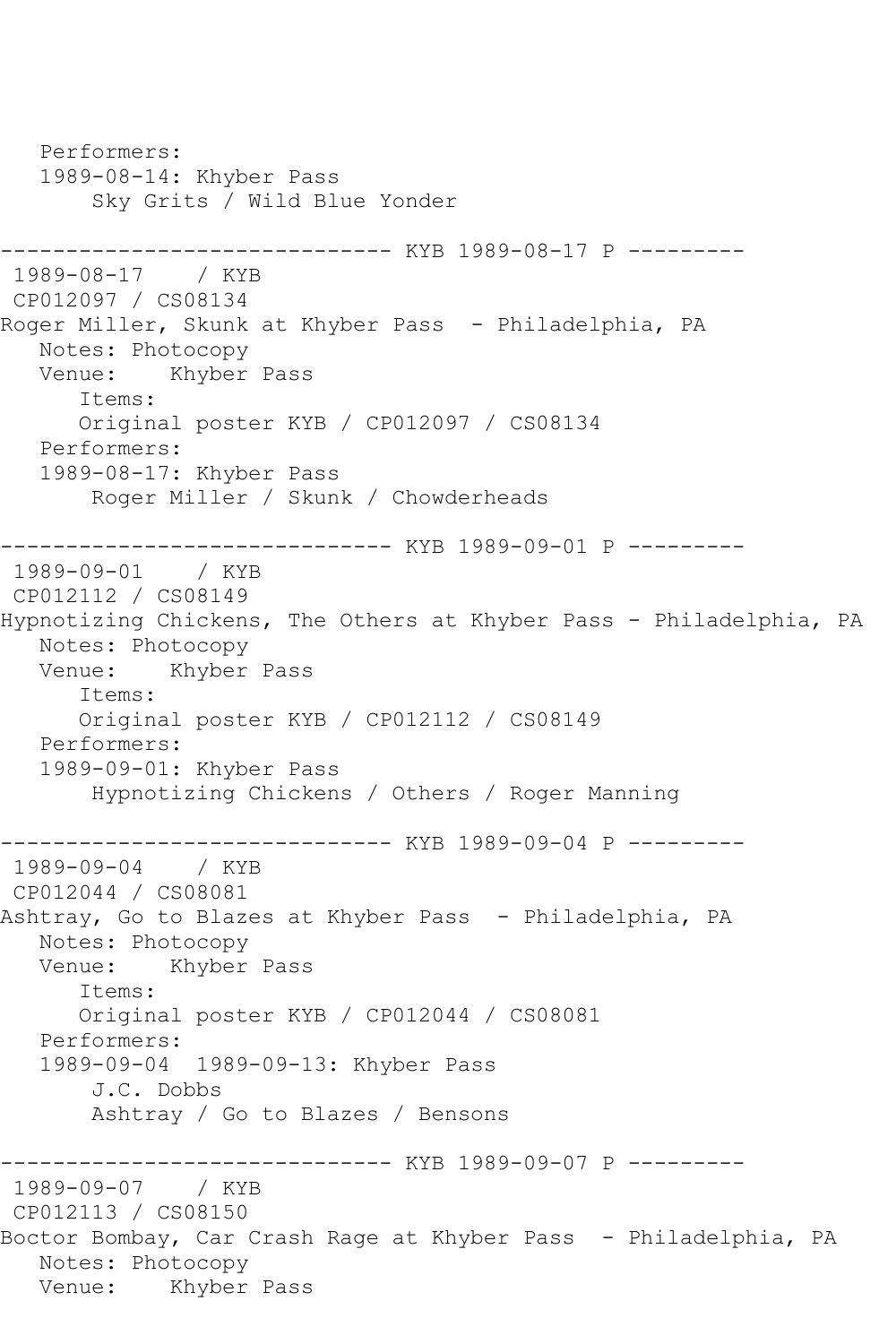Items: Original poster KYB / CP012113 / CS08150 Performers: 1989-09-07: Khyber Pass Boctor Bombay / Car Crash Rage / Uptown Bones / Naked Twister / Napalm Sunday / Post no Bills ------------------------------ KYB 1989-09-12 P --------- 1989-09-12 / KYB CP012057 / CS08094 Lindsay Glimour at Khyber Pass - Philadelphia, PA Notes: Photocopy Venue: Khyber Pass Items: Original poster KYB / CP012057 / CS08094 Performers: 1989-09-12: Khyber Pass Lindsay Gilmour ------------------------------ KYB 1989-09-15 P --------- 1989-09-15 / KYB CP012117 / CS08154 The Chowderheads, The Ordinaries at Khyber Pass - Philadelphia, PA Notes: Offset<br>Venue: Khy Khyber Pass Items: Original poster KYB / CP012117 / CS08154 Performers: 1989-09-15: Khyber Pass Chowderheads / Ordinaries -------------- KYB 1989-09-23 P ---------1989-09-23 / KYB CP012109 / CS08146 Cat Butt, L7 at Khyber Pass - Philadelphia, PA Notes: Photocopy (hand colored) Khyber Pass Items: Original poster KYB / CP012109 / CS08146 Performers: 1989-09-23: Khyber Pass Cat Butt / L7 / Scab Cadillac ------------ KYB 1989-09-25 P ---------1989-09-25 / KYB CP012064 / CS08101 More Fiends, Babes In Toyland at Khyber Pass - Philadelphia, PA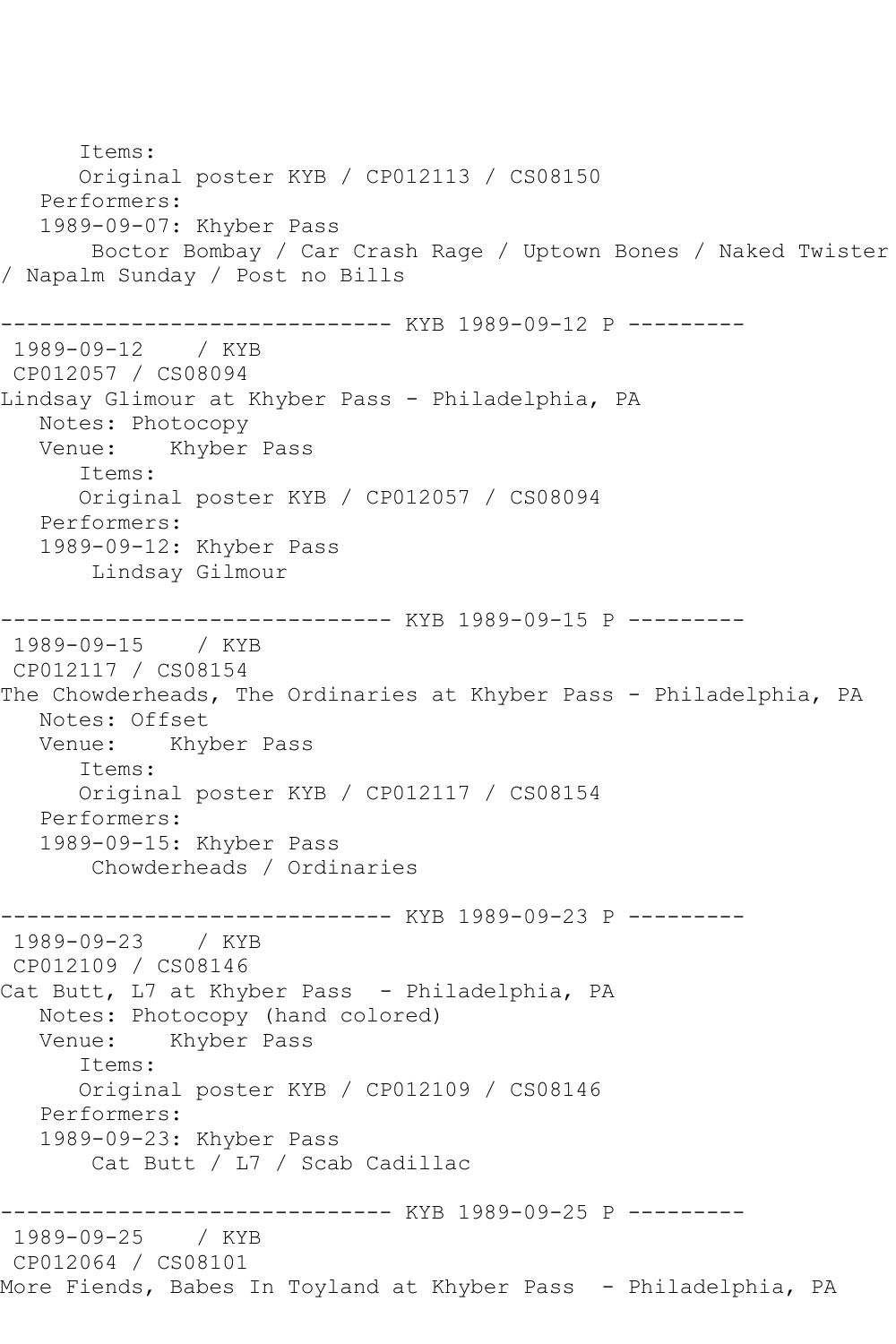Notes: Photocopy Artist: More Fiends Venue: Khyber Pass Items: Original poster KYB / CP012064 / CS08101 Performers: 1989-09-25: Khyber Pass More Fiends / Babes In Toyland / Big Thing --------------- KYB 1989-09-25 P ---------1989-09-25 / KYB CP012127 / CS08164 More Fiends, Babes In Toyland at Khyber Pass - Philadelphia, PA Notes: Photocopy Venue: Khyber Pass Items: Original poster KYB / CP012127 / CS08164 Performers: 1989-09-25: Khyber Pass More Fiends / Babes In Toyland / Big Thing ------------ KYB 1989-10-07 P ---------1989-10-07 / KYB CP012050 / CS08087 Manayunk Homeboys at Khyber Pass - Philadelphia, PA Notes: Photocopy Venue: Khyber Pass Items: Original poster KYB / CP012050 / CS08087 Performers: 1989-10-07: Khyber Pass Manayunk Homeboys ------------------------------ KYB 1989-10-13 P --------- 1989-10-13 / KYB CP012079 / CS08116 Pink Slip Daddy at Khyber Pass - Philadelphia, PA Notes: Photocopy Venue: Khyber Pass Items: Original poster KYB / CP012079 / CS08116 Performers: 1989-10-13: Khyber Pass Pink Slip Daddy ------------------------------ KYB 1989-10-14 P --------- 1989-10-14 / KYB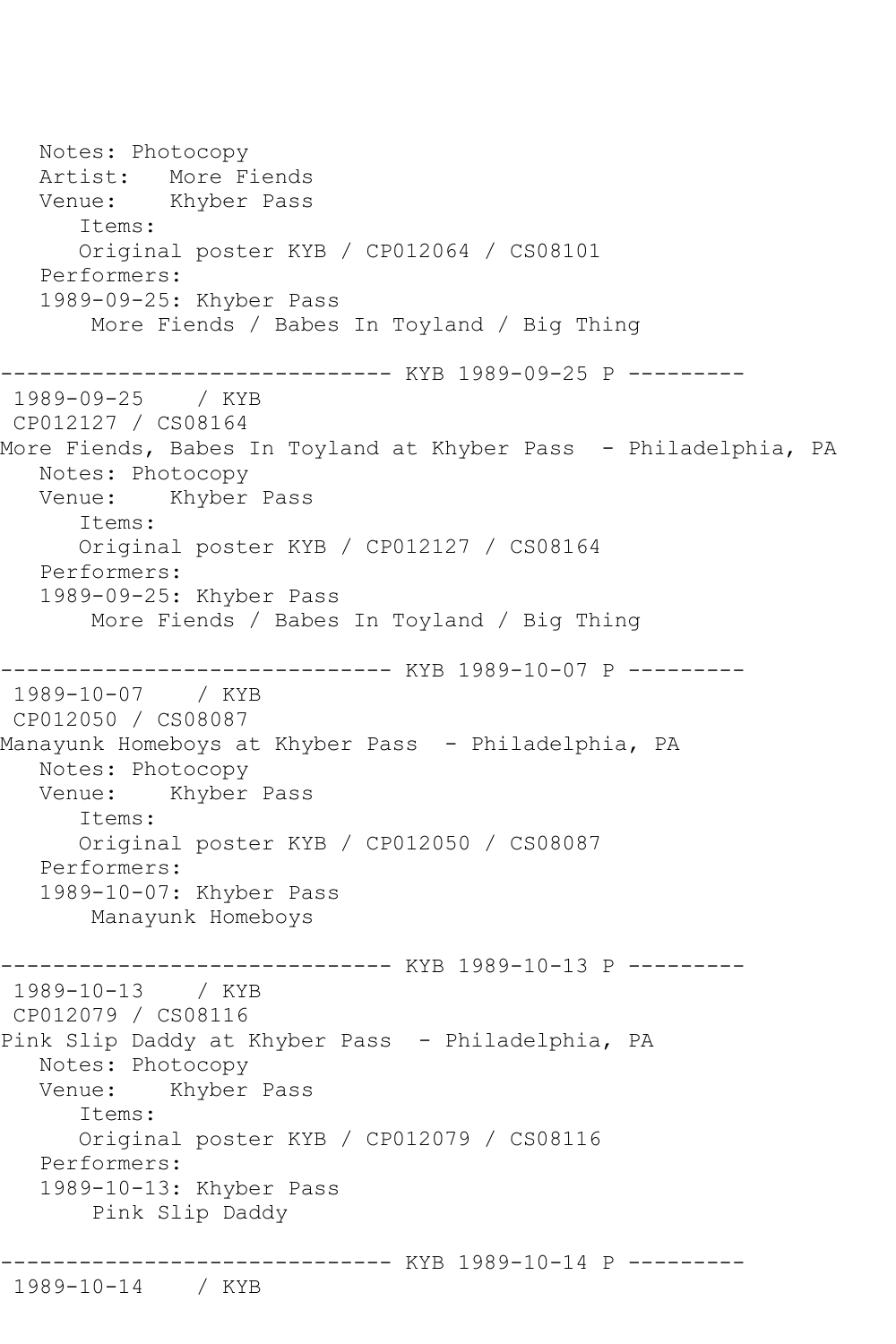CP012116 / CS08153 Lubricated Goat, Naked Twister at Khyber Pass - Philadelphia, PA Notes: Photocopy (hand colored) Venue: Khyber Pass Items: Original poster KYB / CP012116 / CS08153 Performers: 1989-10-14: Khyber Pass Lubricated Goat / Naked Twister / House of Large Sizes / Toxic Shock ------------------------------ KYB 1989-10-19 P --------- 1989-10-19 / KYB CP012046 / CS08083 Grisly Fiction, Serial Killers at Khyber Pass - Philadelphia, PA Notes: Photocopy Venue: Khyber Pass Items: Original poster KYB / CP012046 / CS08083 Performers: 1989-10-19: Khyber Pass Grisly Fiction / Serial Killers / Stripminers ------------------------------ KYB 1989-10-23 P --------- 1989-10-23 / KYB CP012085 / CS08122 Love Chunks, Afghan Whigs at Khyber Pass - Philadelphia, PA Notes: Photocopy Venue: Khyber Pass Items: Original poster KYB / CP012085 / CS08122 Performers: 1989-10-23: Khyber Pass Love Chunks / Afghan Whigs / Sub Pop ------------------------------ KYB 1989-10-23 P --------- 1989-10-23 / KYB CP022638 / CP022638 Afghan Whigs, Love Chunks at Khyber Pass - Philadelphia, PA Venue: Khyber Pass Items: Original poster KYB / CP022638 / CP022638 (8-1/2 x 11) Performers: 1989-10-23: Khyber Pass Afghan Whigs / Love Chunks ------------------------------ KYB 1989-10-26 P ---------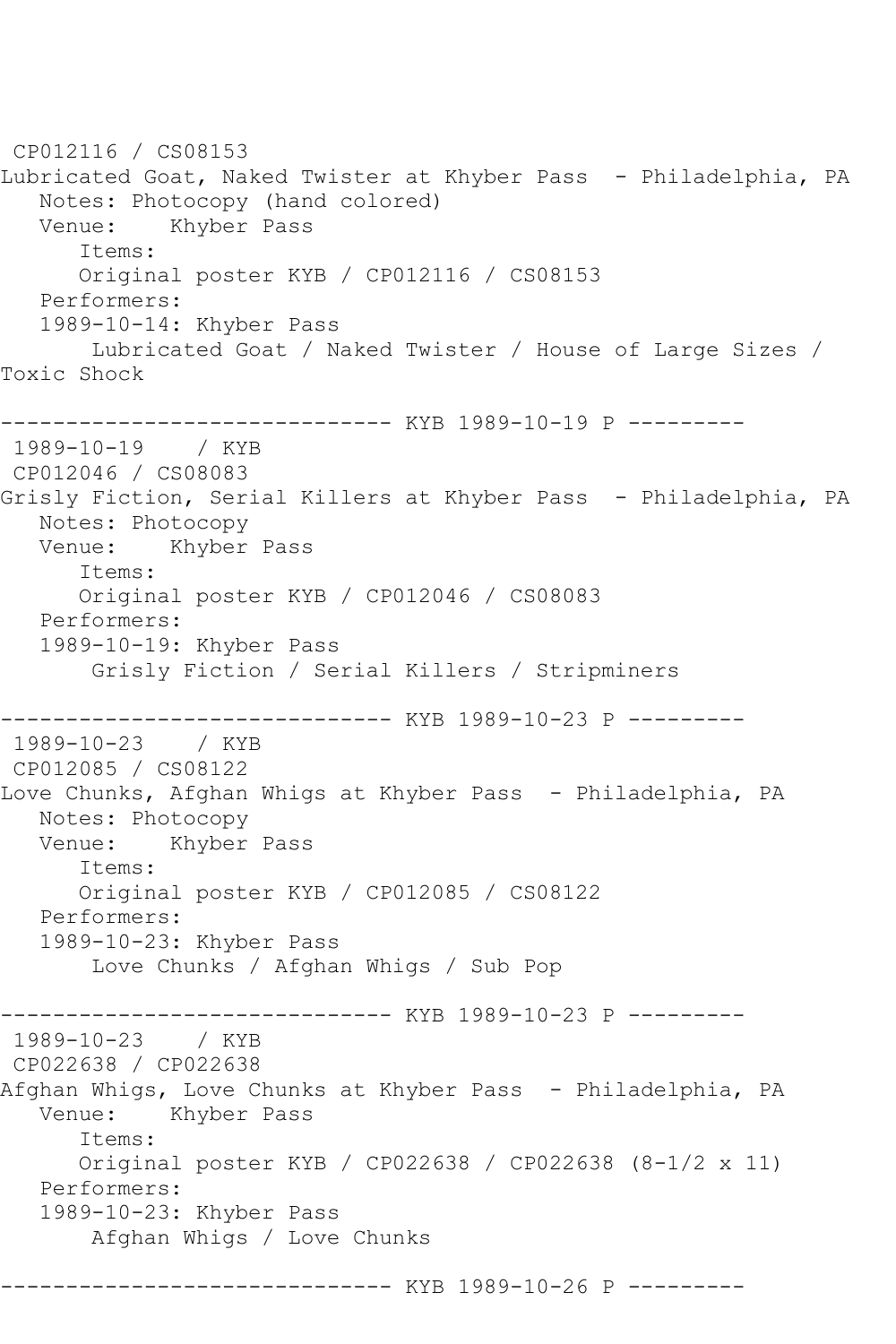1989-10-26 / KYB CP012055 / CS08092 Doctor Bombay at Khyber Pass - Philadelphia, PA Notes: Photocopy<br>Venue: Khyber Khyber Pass Items: Original poster KYB / CP012055 / CS08092 Performers: 1989-10-26: Khyber Pass Doctor Bombay ------------------------------ KYB 1989-12-11 P --------- 1989-12-11 / KYB CP012080 / CS08117 King Carcass at Khyber Pass - Philadelphia, PA Notes: Photocopy Venue: Khyber Pass Items: Original poster KYB / CP012080 / CS08117 Performers: 1989-12-11: Khyber Pass King Carcass ------------------------------ JCD 1989-12-13 P --------- 1989-12-13 / JCD CP012074 / CS08111 Grey Network at J.C. Dobbs - Philadelphia, PA Notes: Photocopy Venue: J.C. Dobbs Items: Original poster JCD / CP012074 / CS08111 Performers: 1989-12-13 1990-01-o4: J.C. Dobbs Khyber Pass Nick's Cafe Grey Network ------------ KYB 1990-01-04 P ---------1990-01-04 / KYB CP012107 / CS08144 God Bullies, More Fiends at Khyber Pass - Philadelphia, PA Notes: Offset Venue: Khyber Pass Items: Original poster KYB / CP012107 / CS08144 Performers: 1990-01-04: Khyber Pass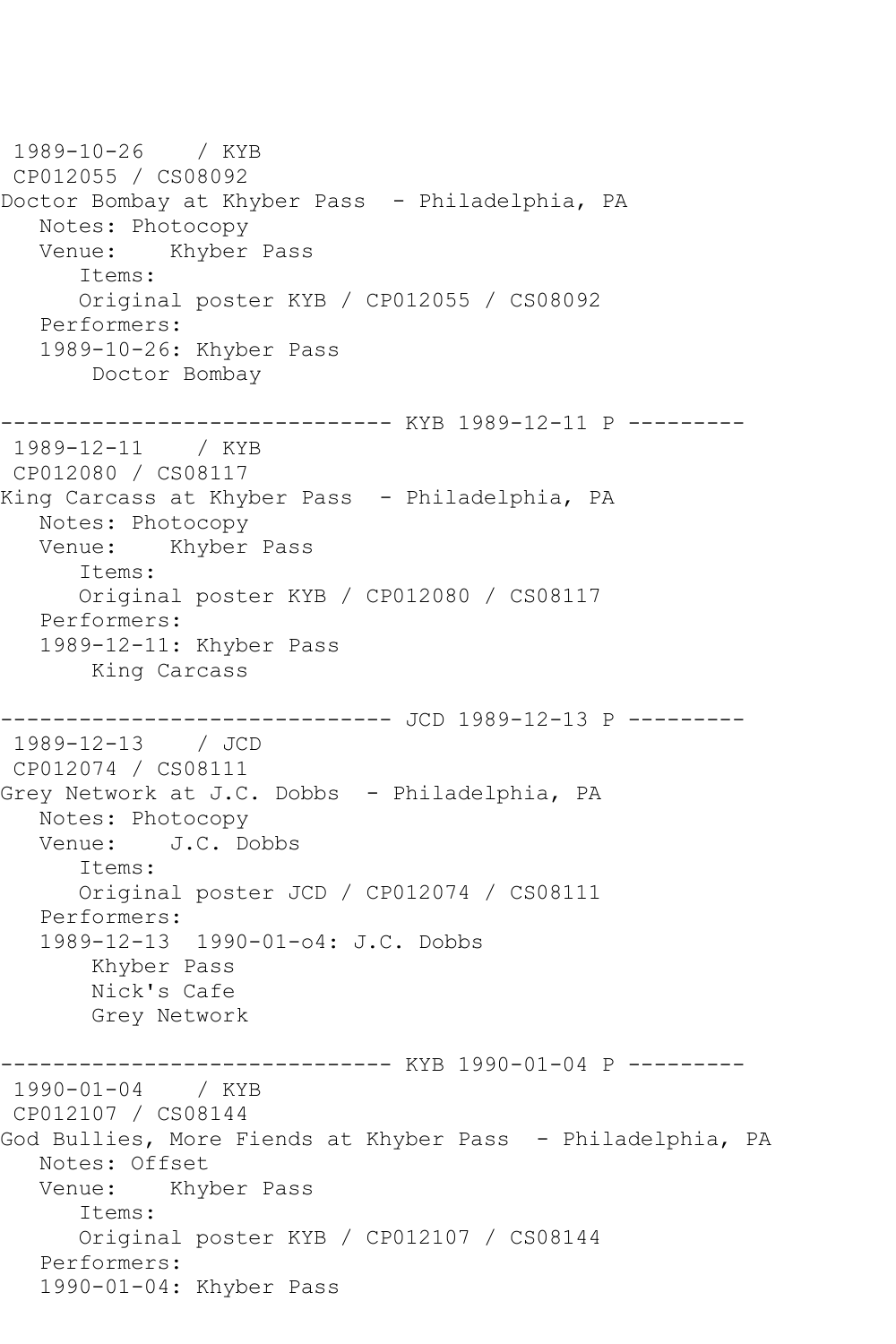God Bullies / More Fiends ------------------------------ KYB 1990-01-13 P --------- 1990-01-13 / KYB CP012043 / CS08080 Doctor Bombay at Khyber Pass - Philadelphia, PA Notes: Photocopy Venue: Khyber Pass Items: Original poster KYB / CP012043 / CS08080 Performers: 1990-01-13: Khyber Pass Doctor Bombay ------------------------------ KYB 1990-01-16 P --------- 1990-01-16 / KYB CP012045 / CS08082 Naked Twister, Napalm Sunday at Khyber Pass - Philadelphia, PA Notes: Photocopy Venue: Khyber Pass Items: Original poster KYB / CP012045 / CS08082 Performers: 1990-01-16: Khyber Pass Naked Twister / Napalm Sunday / Meth 25 ------------------------------ KYB 1990-01-18 P --------- 1990-01-18 / KYB CP012049 / CS08086 King Carcass at Khyber Pass - Philadelphia, PA Notes: Photocopy Venue: Khyber Pass Items: Original poster KYB / CP012049 / CS08086 Performers: 1990-01-18: Khyber Pass King Carcass ------------------------------ KYB 1990-01-18 P --------- 1990-01-18 / KYB CP012052 / CS08089 King Carcass at Khyber Pass - Philadelphia, PA Notes: Photocopy Venue: Khyber Pass Items: Original poster KYB / CP012052 / CS08089 Performers: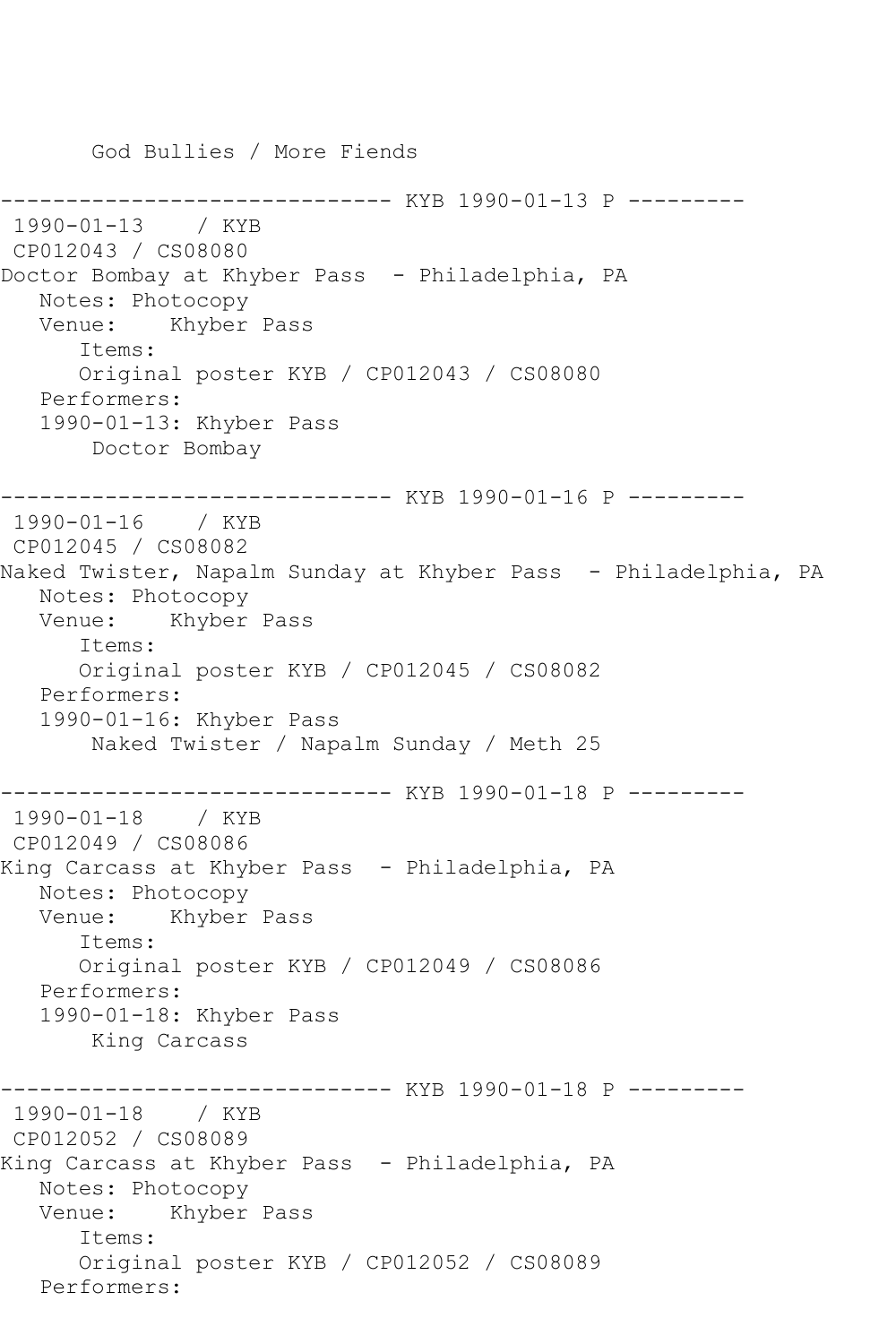1990-01-18: Khyber Pass King Carcass ------------------------------ KYB 1990-01-23 P --------- 1990-01-23 / KYB CP012082 / CS08119 Grisly Fiction, Blue at Khyber Pass - Philadelphia, PA Notes: Photocopy Venue: Khyber Pass Items: Original poster KYB / CP012082 / CS08119 Performers: 1990-01-23: Khyber Pass Grisly Fiction / Blue / Thirteen Weirdos from the Yellow River ------------------------------ KYB 1990-01-23 P --------- 1990-01-23 / KYB CP012102 / CS08139 Grisly Fiction, Blue at Khyber Pass - Philadelphia, PA Notes: Photocopy Venue: Khyber Pass Items: Original poster KYB / CP012102 / CS08139 Performers: 1990-01-23: Khyber Pass Grisly Fiction / Blue / Thirteen Weirdos from the Yellow River ------------------------------ KYB 1990-01-23 P --------- 1990-01-23 / KYB CP012110 / CS08147 Grisly Fiction, Blue at Khyber Pass - Philadelphia, PA Notes: Photocopy Venue: Khyber Pass Items: Original poster KYB / CP012110 / CS08147 Performers: 1990-01-23: Khyber Pass Grisly Fiction / Blue / Thirteen Weirdos from the Yellow River ------------------------------ KYB 1990-01-23 P --------- 1990-01-23 / KYB CP012126 / CS08163 Grisly Fiction, Blue at Khyber Pass - Philadelphia, PA Notes: Photocopy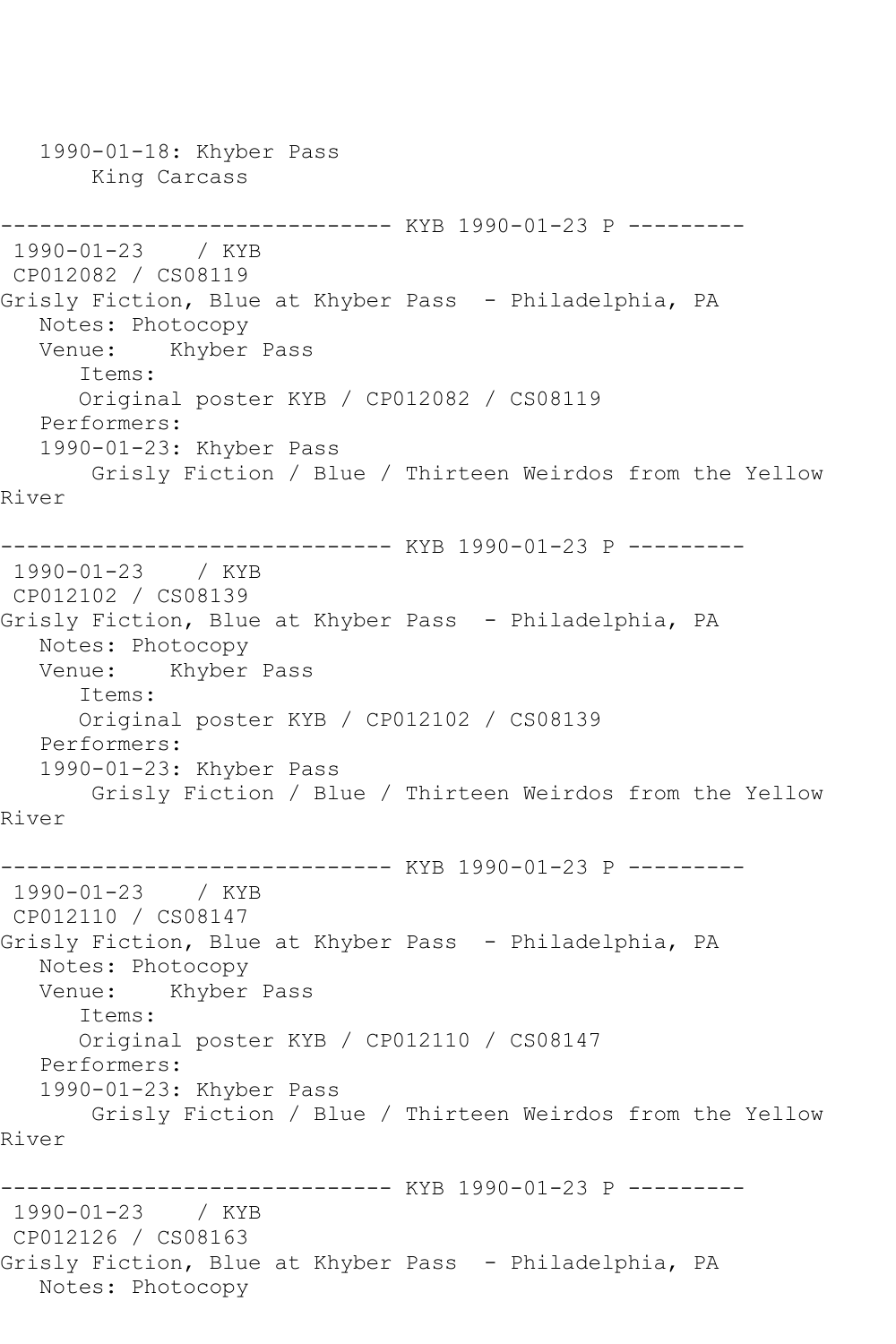Venue: Khyber Pass Items: Original poster KYB / CP012126 / CS08163 Performers: 1990-01-23: Khyber Pass Grisly Fiction / Blue / Thirteen Weirdos from the Yellow River ----------- KYB 1990-01-26 P ---------1990-01-26 / KYB CP012053 / CS08090 Napalm Sunday, Trouble Dolls at Khyber Pass - Philadelphia, PA Notes: Photocopy Venue: Khyber Pass Items: Original poster KYB / CP012053 / CS08090 Performers: 1990-01-26: Khyber Pass Napalm Sunday / Trouble Dolls / Catapult ------------------------------ KYB 1990-02-01 P --------- 1990-02-01 / KYB CP012084 / CS08121 Surgery, Destroy All Bands at Khyber Pass - Philadelphia, PA Notes: Photocopy Venue: Khyber Pass Items: Original poster KYB / CP012084 / CS08121 Performers: 1990-02-01: Khyber Pass Surgery / Destroy All Bands ------------------------------ KYB 1990-02-01 P --------- 1990-02-01 / KYB CP012101 / CS08138 Surgery, Destroy All Bands at Khyber Pass - Philadelphia, PA Notes: Photocopy Venue: Khyber Pass Items: Original poster KYB / CP012101 / CS08138 Performers: 1990-02-01: Khyber Pass Surgery / Destroy All Bands / Jonny Digs the Devil ------------------------------ KYB 1990-02-13 P --------- 1990-02-13 / KYB CP012100 / CS08137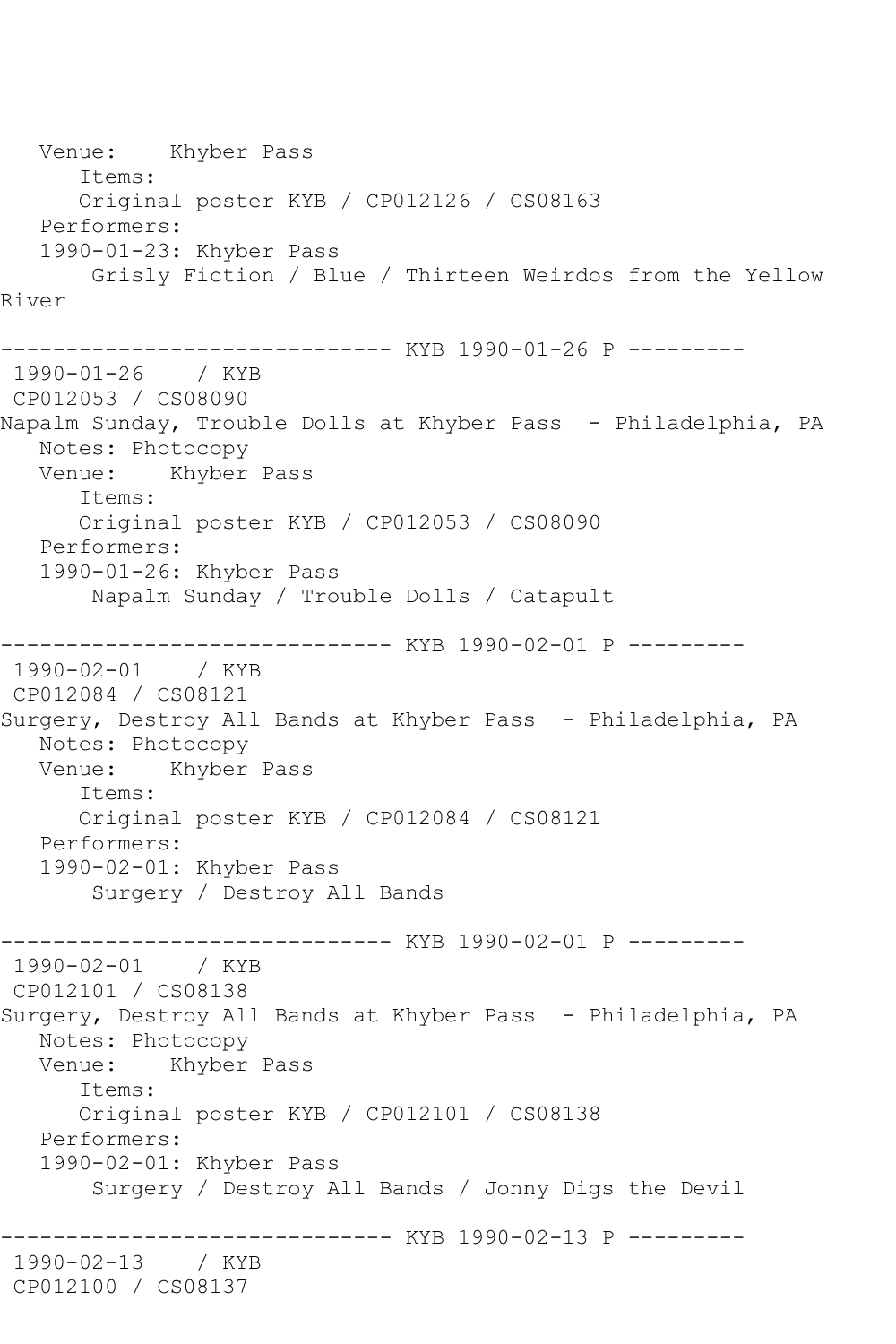More Fiends, Dr. Bombay at Khyber Pass - Philadelphia, PA Notes: Photocopy Artist: More Fiends Venue: Khyber Pass Items: Original poster KYB / CP012100 / CS08137 Performers: 1990-02-13: Khyber Pass More Fiends / Dr. Bombay / Uptown Bones ------------------------------ KYB 1990-02-14 P --------- 1990-02-14 / KYB CP022628 / CP022628 Solar Circus, Greenhouse at Khyber Pass - Philadelphia, PA Venue: Khyber Pass Items: Original poster KYB / CP022628 / CP022628 (4 x 5-1/2) Performers: 1990-02-14: Khyber Pass Solar Circus 1990-02-26: Khyber Pass Greenhouse / Monkey 101 1990-02-27: Khyber Pass Rocket Scientists / Funkenstein / I.M.U. 1990-02-28 1990-03-07: Khyber Pass Runaway Train 1990-03-01: Khyber Pass Flag of Democracy / Wonderama 1990-03-02: Khyber Pass Go to Blazes / Baby Flamehead / In Like Flynn 1990-03-03: Khyber Pass Public Service / True Detectives / Others 1990-03-05: Khyber Pass Fabulous Fondas / Sir Dot / Outcasts 1990-03-06: Khyber Pass EEE 1990-03-08: Khyber Pass Of Cabbages and Kings / King Carcass / Blue 1990-03-09: Khyber Pass Tenth House / Hipsters / De'Spys 1990-03-10: Khyber Pass H.P. Zinker / Ween / Uptown Bones ------------------------------ KYB 1990-03-15 P ---------  $1990 - 03 - 15$ CP012108 / CS08145 Halo of Flies, Surgery at Khyber Pass - Philadelphia, PA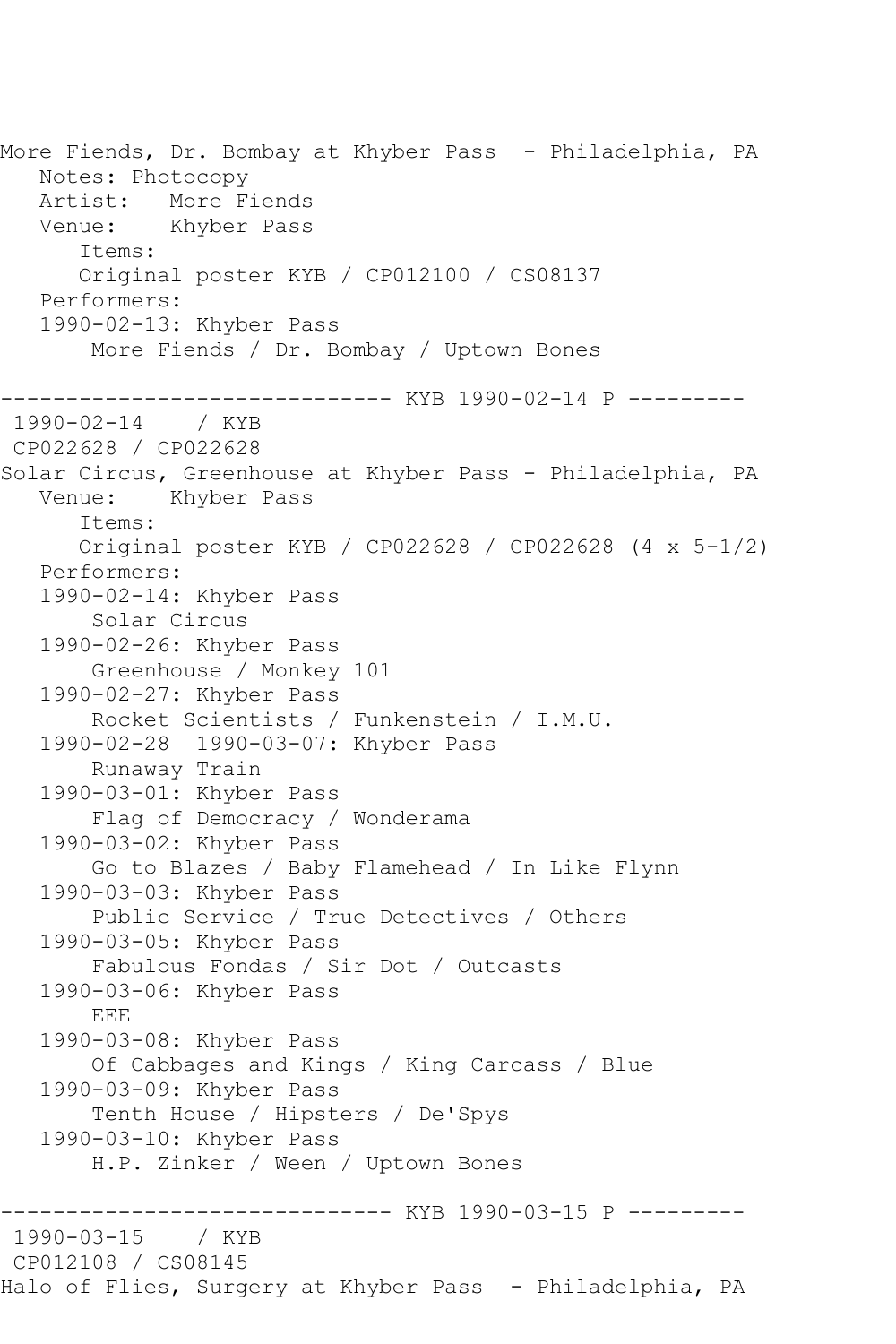Notes: Silk Screen Venue: Khyber Pass Items: Original poster KYB / CP012108 / CS08145 Performers: 1990-03-15: Khyber Pass Halo of Flies / Surgery ----------------- KYB 1990-03-19 P ----------<br>/ KYB 1990-03-19 CP012036 / CS08073 Long March, Tokyo Rumor Mill at Khyber Pass - Philadelphia, PA Notes: Photocopy Venue: Khyber Pass Items: Original poster KYB / CP012036 / CS08073 Performers: 1990-03-19: Khyber Pass Long March / Tokyo Rumor Mill ------------------------------ KYB 1990-03-19 P --------- 1990-03-19 / KYB CP022608 / CP022608 Long March, Tokyo Rumor Mill at Khyber Pass - Philadelphia, PA Venue: Khyber Pass Items: Original poster KYB / CP022608 / CP022608 (4 x 5-1/2) Performers: 1990-03-19: Khyber Pass Long March / Tokyo Rumor Mill 1990-03-20: Khyber Pass Lindsay Gilmour / King Rat / Cadillac Taxi 1990-03-21: Khyber Pass Runaway Train 1990-03-22: Khyber Pass Eugene Chadbourne / Baptist Church 1990-03-23: Khyber Pass Bevis Frond / Gargoyles / Anti-Seen 1990-03-24: Khyber Pass Flight of Mavis / Manayunk Homeboys / Little Wretches 1990-03-26: Khyber Pass Electric Love Muffin 1990-03-27: Khyber Pass Bullet Lavolta / Deadspot 1990-03-28: Khyber Pass Billy Penn Band 1990-03-29: Khyber Pass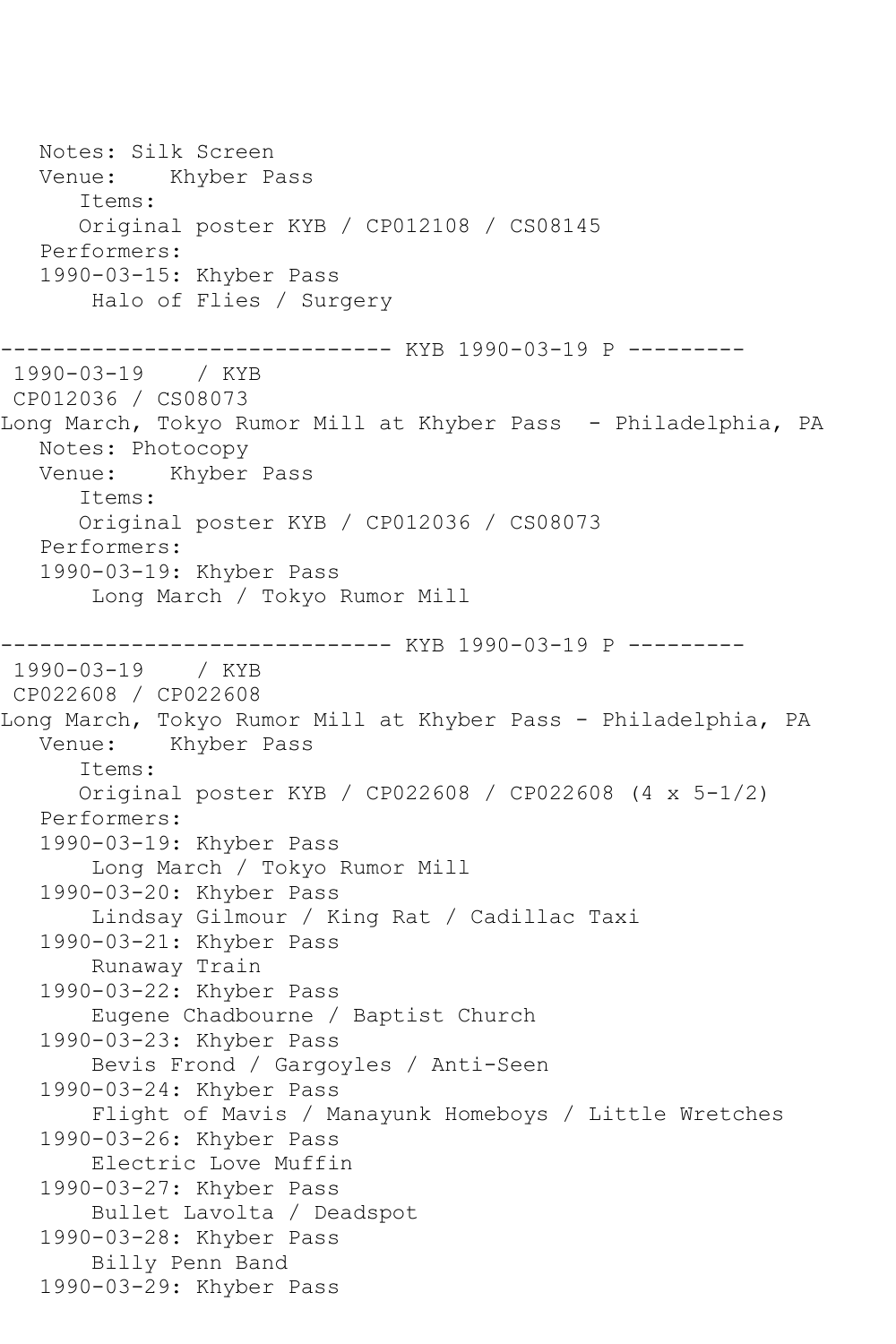Red Herring / Nixon's Head / Napalm Sunday 1990-03-30: Khyber Pass Pure Hell / Doctor Bombay / Rocknoceros 1990-03-31: Khyber Pass Helios Creed / More Fiends / Eye ------------------------------ KYB 1990-04-02 P --------- 1990-04-02 / KYB CP012105 / CS08142 Confusion Visits at Khyber Pass - Philadelphia, PA Notes: Photocopy<br>Venue: Khyber Khyber Pass Items: Original poster KYB / CP012105 / CS08142 Performers: 1990-04-02: Khyber Pass Confusion Visits ------------------------------ KYB 1990-04-02 P --------- 1990-04-02 / KYB CP022624 / CP022624 Confusion Visits, Charming Arms at Khyber Pass - Philadelphia, PA Venue: Khyber Pass Items: Original poster KYB / CP022624 / CP022624 (4 x 5-1/2) Performers: 1990-04-02: Khyber Pass Confusion Visits / Charming Arms 1990-04-03: Khyber Pass Ashtray / In Like Flynn / Deathray 1990-04-04: Khyber Pass Runaway Train 1990-04-05: Khyber Pass Mama Volume / Dominance / Master Axxis 1990-04-06: Khyber Pass Giant Sand / Poster Children / Carnival of Shame 1990-04-07: Khyber Pass Jimmie Ray Vaughan / Wishniaks / Swingin' Teens 1990-04-09: Khyber Pass Blackboard Jungle 1990-04-10: Khyber Pass High Karate / Gunners Run 1990-04-11: Khyber Pass Billy Penn Band 1990-04-12: Khyber Pass Big Thing / Reverb Motherfuckers 1990-04-13: Khyber Pass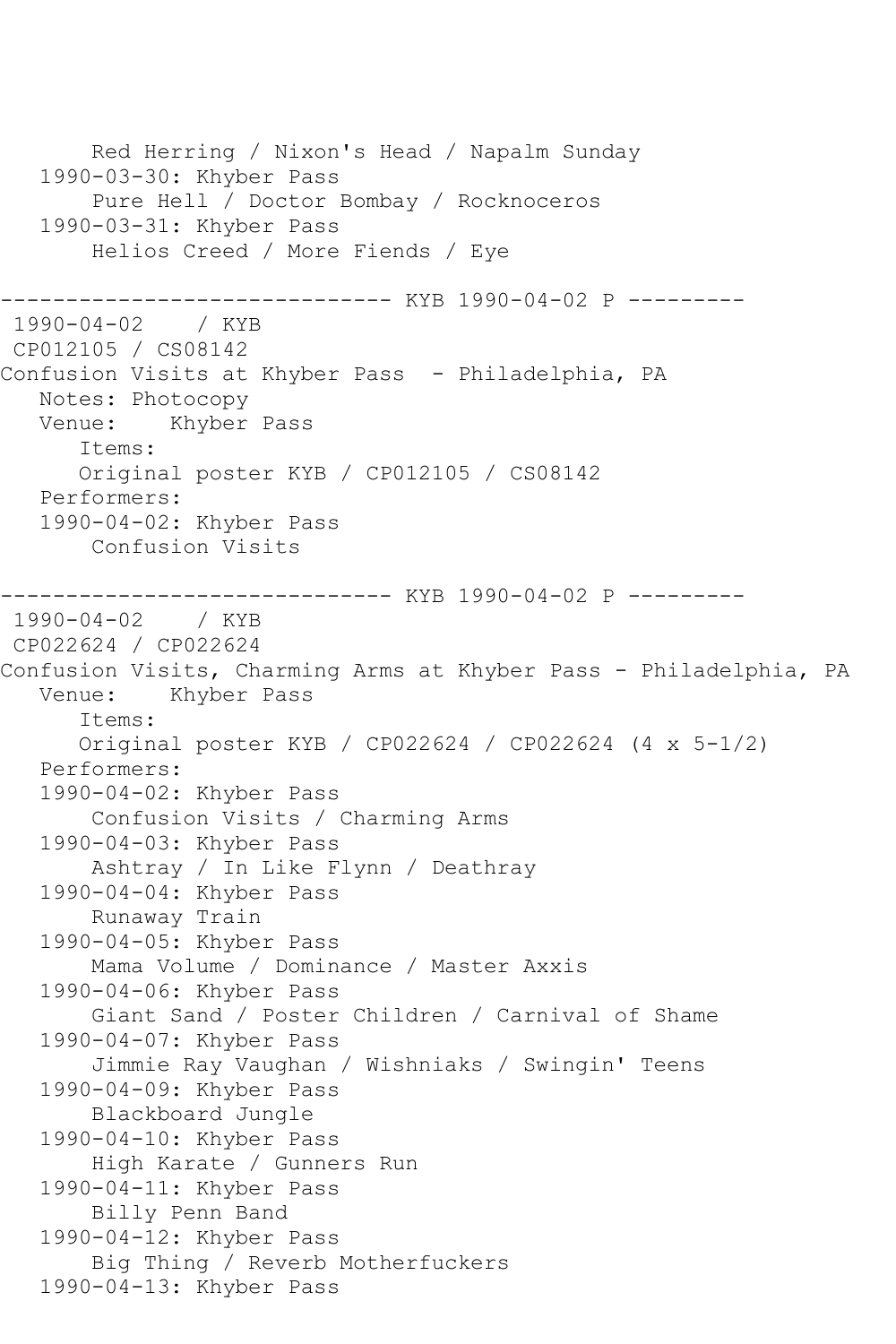Tenth House / Endings / Choke 1990-04-14: Khyber Pass Run Westy Run / Buffalo Tom / Helmet ------------------------------ KYB 1990-04-12 P --------- 1990-04-12 / KYB CP012077 / CS08114 The Big Thing, Reverb Mother Fuckers at Khyber Pass - Philadelphia, PA Notes: Photocopy Venue: Khyber Pass Items: Original poster KYB / CP012077 / CS08114 Performers: 1990-04-12: Khyber Pass Big Thing / Reverb Motherfuckers ------------------------------ KYB 1990-04-16 P --------- 1990-04-16 / KYB CP012066 / CS08103 Uptown Bones, Loose at Khyber Pass - Philadelphia, PA Notes: Photocopy Venue: Khyber Pass Items: Original poster KYB / CP012066 / CS08103 Performers: 1990-04-16: Khyber Pass Uptown Bones / Loose \_\_\_\_\_\_\_\_\_\_\_\_\_\_\_ ------------------------------ BAR 1990-04-26 P ---------  $1990 - 04 - 26$ CP011052 / CS07089 Hypnotizing Chickens, Manayunk Homeboys at Barbary - Philadelphia, PA Notes: Photocopy Venue: Barbary Items: Original poster BAR / CP011052 / CS07089 Performers: 1990-04-26 1990-04-30: Barbary Khyber Pass Hypnotizing Chickens / Manayunk Homeboys / I.M.U. ------------------------------ KYB 1990-05-01 P --------- 1990-05-01 / KYB CP012087 / CS08124 Grisly Fiction at Khyber Pass - Philadelphia, PA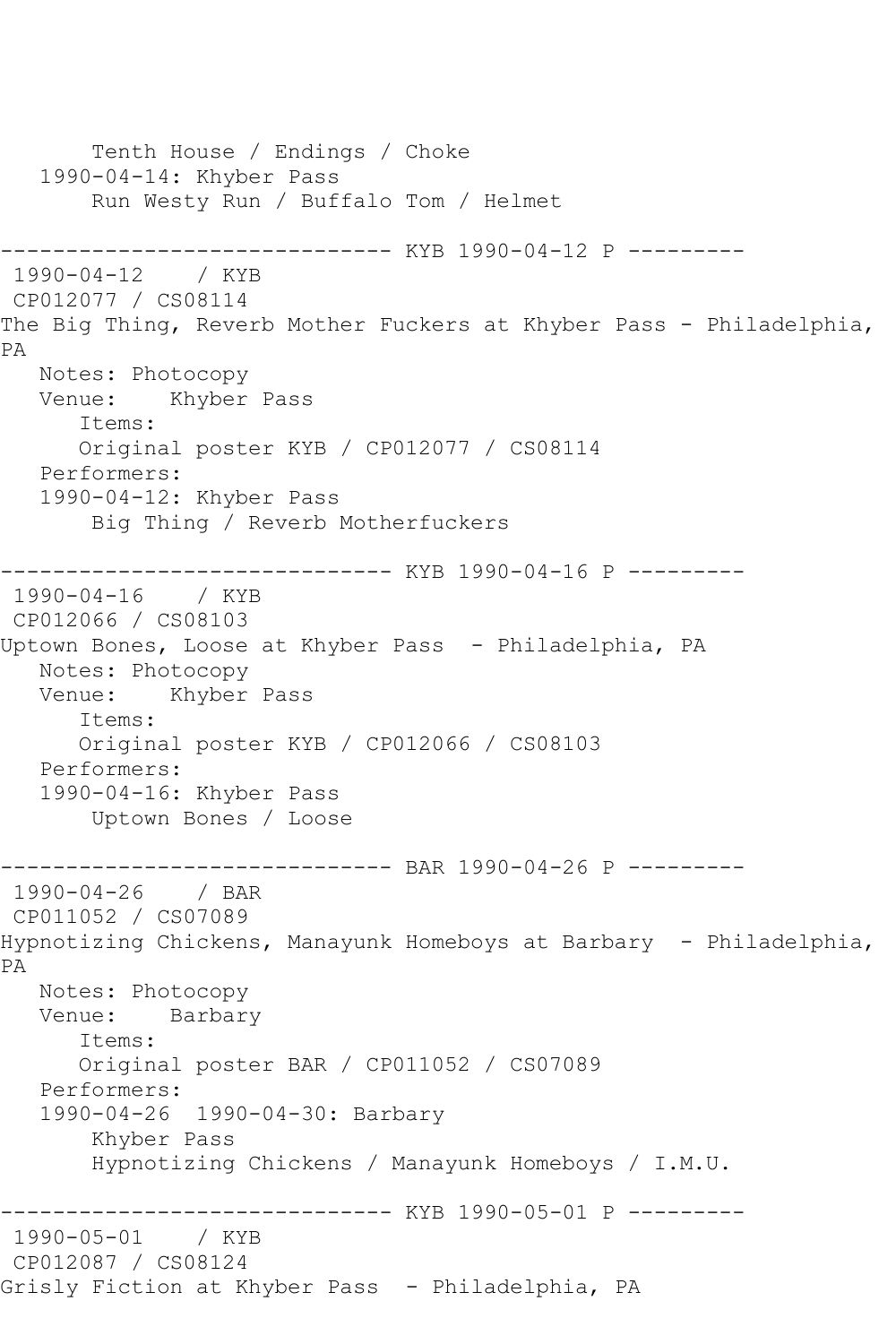Notes: Photocopy Venue: Khyber Pass Items: Original poster KYB / CP012087 / CS08124 Performers: 1990-05-01: Khyber Pass Grisly Fiction ------------------- KYB 1990-05-08 P ----------<br>/ KYB 1990-05-08 CP012096 / CS08133 Substance D at Khyber Pass - Philadelphia, PA Notes: Photocopy Venue: Khyber Pass Items: Original poster KYB / CP012096 / CS08133 Performers: 1990-05-08: Khyber Pass Substance D ------------------------------ KYB 1990-05-17 P --------- 1990-05-17 / KYB CP012118 / CS08155 Lazy Cowgirls, Immaculate Hearts at Khyber Pass - Philadelphia, PA Notes: Photocopy Venue: Khyber Pass Items: Original poster KYB / CP012118 / CS08155 Performers: 1990-05-17: Khyber Pass Lazy Cowgirls / Immaculate Hearts ------------------------------ KYB 1990-05-21 P ---------  $1990 - 05 - 21$ CP022629 / CP022629 Bastro, IF at Khyber Pass - Philadelphia, PA<br>Venue: Khyber Pass Khyber Pass Items: Original poster KYB / CP022629 / CP022629 (4 x 5-1/2) Performers: 1990-05-21: Khyber Pass Bastro / IF / Deathray 1990-05-22: Khyber Pass Fluid / High Karate 1990-05-24: Khyber Pass Jayhawks / Go to Blazes / King Rat 1990-05-25: Khyber Pass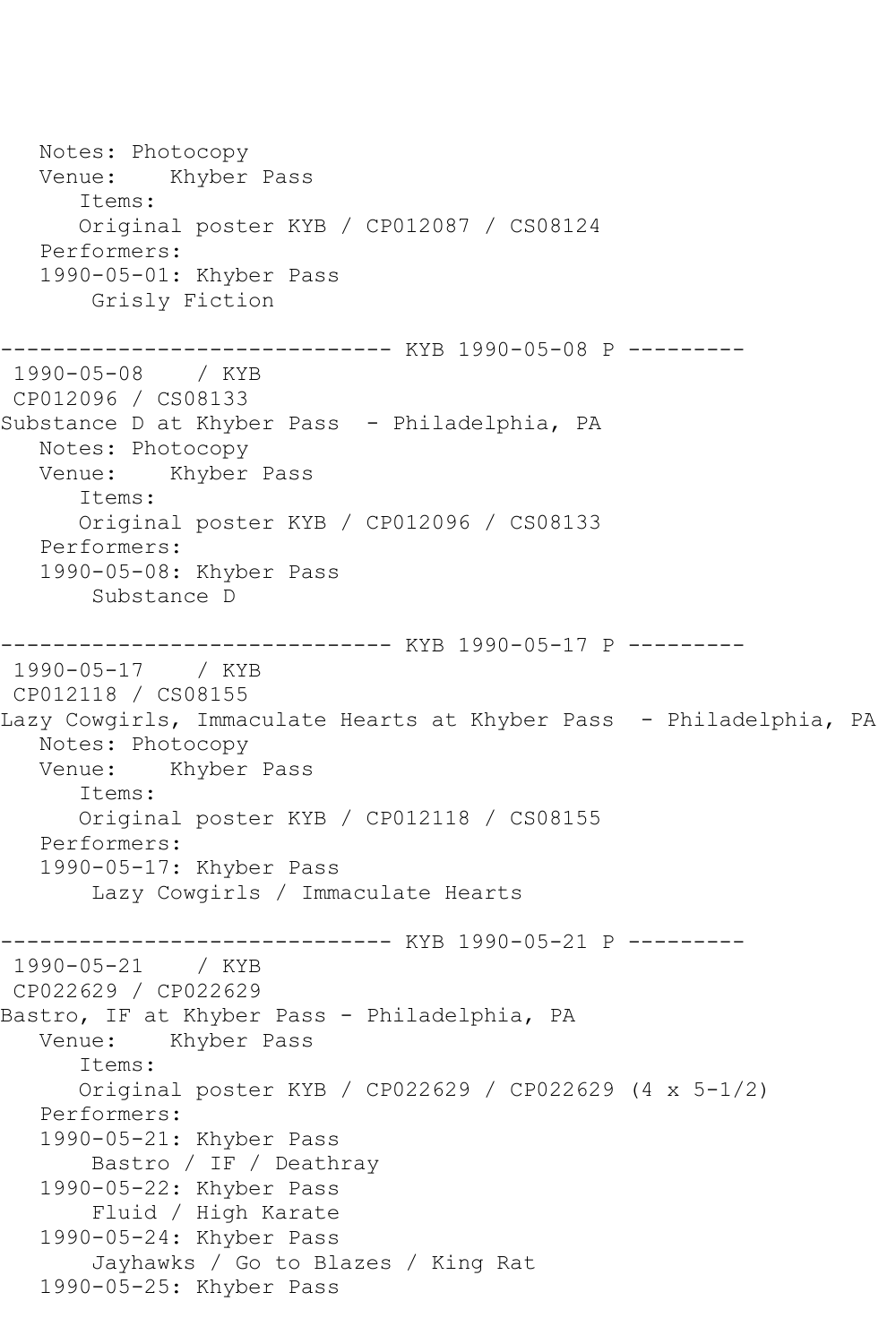```
 Pulaski Skyway / Kids / Tornado 5
    1990-05-26: Khyber Pass
        Scram! / Beat Brigade
    1990-05-28: Khyber Pass
        Jimmy James and the Blueflames
    1990-05-29: Khyber Pass
        Gunners Run / Sir Dot
    1990-05-31: Khyber Pass
        Baby Flamehead
    1990-06-01: Khyber Pass
        Flying Circus / Taxi / Naked Twister
    1990-06-02: Khyber Pass
        Volcano Suns / Ashtray
         --------------------- KYB 1990-06--7 P ---------
1990-06--7 / KYB 
CP012068 / CS08105
Pink Slip Daddy, Da Willys at Khyber Pass - Philadelphia, PA
   Notes: Photocopy (hand colored)
   Venue: Khyber Pass
       Items:
       Original poster KYB / CP012068 / CS08105
   Performers:
    1990-06--7: Khyber Pass
        Pink Slip Daddy / Da Willys
------------------------------ KYB 1990-06-04 P ---------
1990-06-04 / KYB 
CP022627 / CP022627
Bhang Revival, Loose at Khyber Pass  – Philadelphia, PA<br>Venue:   Khyber Pass
           Khyber Pass
       Items:
       Original poster KYB / CP022627 / CP022627 (4 x 5-1/2)
    Performers:
    1990-06-04: Khyber Pass
        Bhang Revival / Loose
    1990-06-05: Khyber Pass
        Powderhorn Jones / Lindsay Gilmour
    1990-06-06: Khyber Pass
        Peace Frogs / Freudian Slips
    1990-06-07: Khyber Pass
        Pink Slip Daddy / Da Willys
    1990-06-08: Khyber Pass
        Go to Blazes / Chowderheads / Spongehead
    1990-06-09: Khyber Pass
        Public Service / Gutbucket / Little Wretches
    1990-06-11: Khyber Pass
```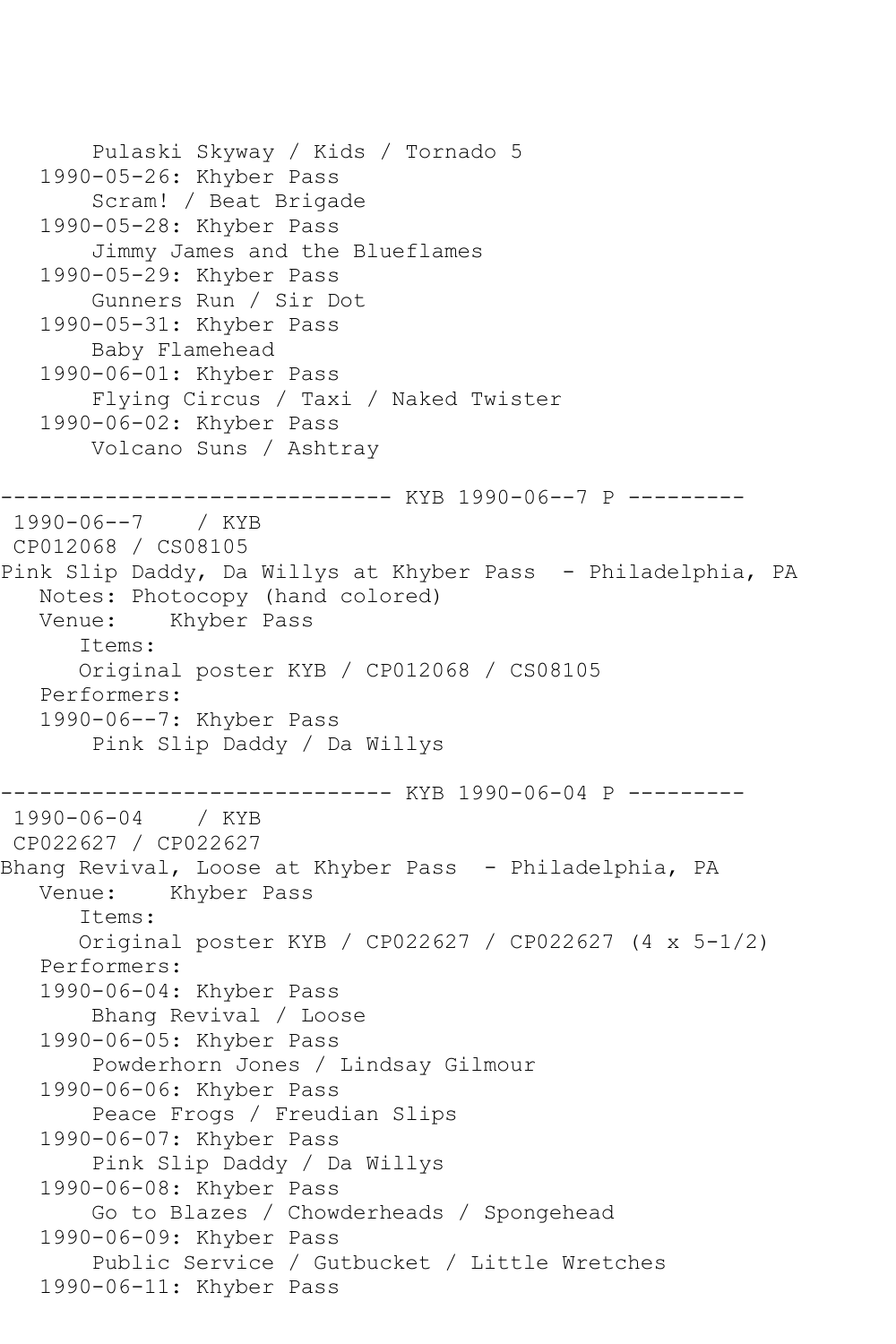```
 Charlie Burton and the Hiccups / Manayunk Homeboys
    1990-06-12: Khyber Pass
        I'm with Brian / House Plants
    1990-06-13: Khyber Pass
        Runaway Train
    1990-06-14: Khyber Pass
        Hypno Love Wheel / Dust Devils
    1990-06-15: Khyber Pass
        King Missle / Rocknoceros
    1990-06-16: Khyber Pass
        Cadillac Taxi / Vagabonds / Psyclone Rangers
        ------------------------------ KYB 1990-06-21 P ---------
1990-06-21 / KYB 
CP012056 / CS08093
More Fiends, Blue at Khyber Pass - Philadelphia, PA
   Notes: Photocopy
   Artist: More Fiends
   Venue: Khyber Pass
       Items:
       Original poster KYB / CP012056 / CS08093
    Performers:
    1990-06-21: Khyber Pass
        More Fiends / Blue
------------------------------ KYB 1990-07-02 P ---------
1990-07-02 / KYB 
CP022610 / CP022610
Trace, Sir Dot at Khyber Pass - Philadelphia, PA
   Venue: Khyber Pass
       Items:
       Original poster KYB / CP022610 / CP022610 (4 x 5-1/2)
    Performers:
    1990-07-02: Khyber Pass
        Trace / Sir Dot
    1990-07-03: Khyber Pass
        Trenchmouth / David E. Williams
    1990-07-04: Khyber Pass
        Runaway Train
    1990-07-05: Khyber Pass
        Nixon's Head / Substance D
    1990-07-06: Khyber Pass
        Tenth House / Dark Blonde / Lucy Brown
    1990-07-07: Khyber Pass
        Alternatives / IF
    1990-07-09: Khyber Pass
        M.D.C.
```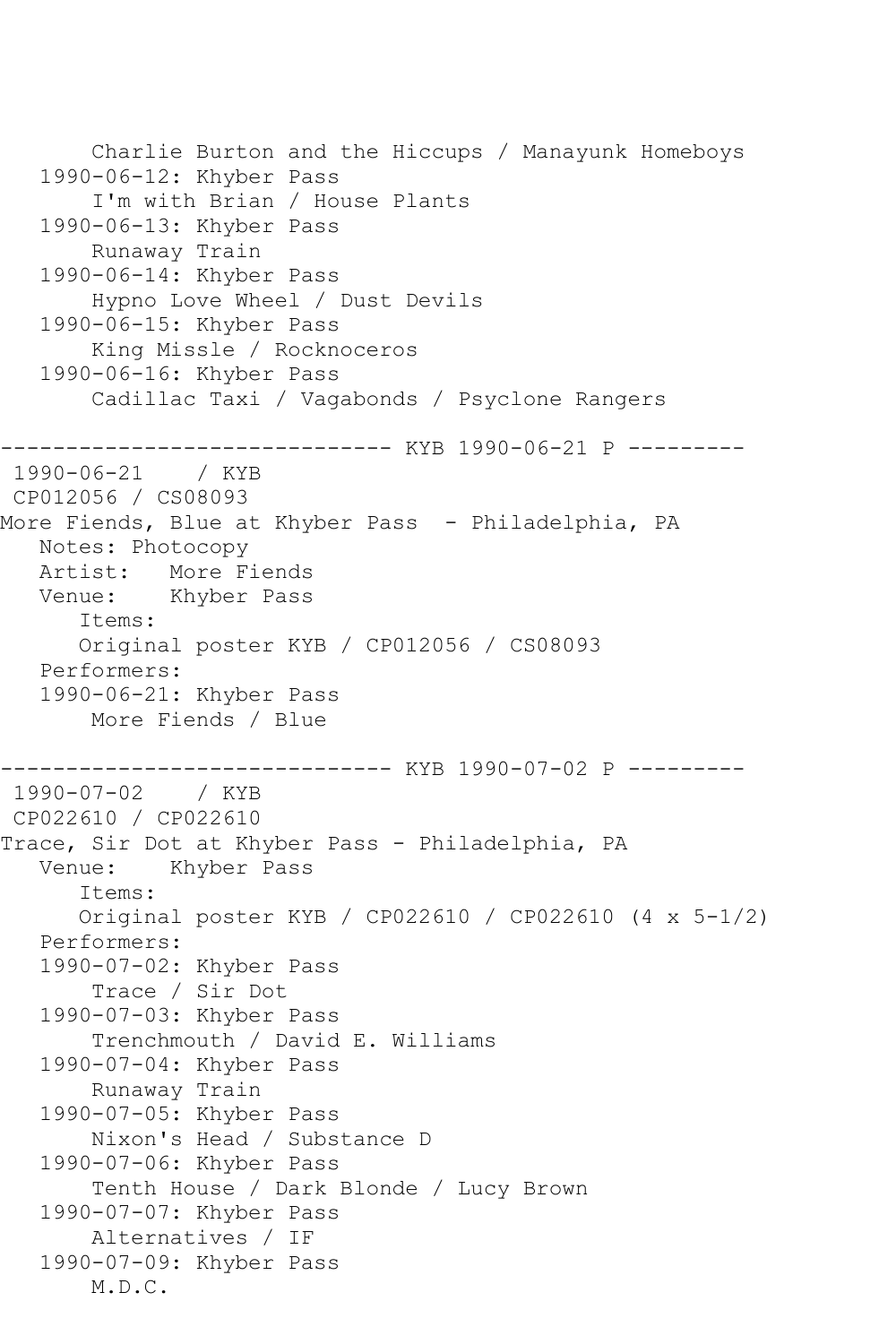1990-07-10: Khyber Pass Doc Corbin / Dart / Blue 1990-07-11: Khyber Pass Mad Hatters 1990-07-12: Khyber Pass Hollow Heyday / Loose Barons 1990-07-13: Khyber Pass Pink Slip Daddy / A-Bones 1990-07-28: Khyber Pass Ben Vaughn / Service ----------- KYB 1990-07-16 P ---------1990-07-16 / KYB CP022607 / CP022607 Teenage Fan Club, Uncle Tupelo at Khyber Pass - Philadelphia, PA Venue: Khyber Pass Items: Original poster KYB / CP022607 / CP022607 (4 x 5-1/2) Performers: 1990-07-16: Khyber Pass Teenage Fan Club / Uncle Tupelo 1990-07-17: Khyber Pass Soul Asylum / Jayhawks 1990-07-18: Khyber Pass Billy Penn Band 1990-07-19: Khyber Pass Holy Rollers / Jawbox 1990-07-20: Khyber Pass Cadillac Taxi / Gutbucket / Killtoys 1990-07-21: Khyber Pass Gunners Run / Vulgar Boatmen / Pocket Fishrmen 1990-07-23: Khyber Pass Alien Boys / Starvation Army 1990-07-24: Khyber Pass Flying Circus / W.N.O.C. 1990-07-25: Khyber Pass Runaway Train 1990-07-26: Khyber Pass Thinking Fellers Union Local 282 / Zoo Boys 1990-07-27: Khyber Pass Fabulous Fondas / Baby Flamehead / Manayunk Homeboys 1990-07-28: Khyber Pass Go to Blazes ------ KYB 1990-08-13 P ---------1990-08-13 / KYB CP022623 / CP022623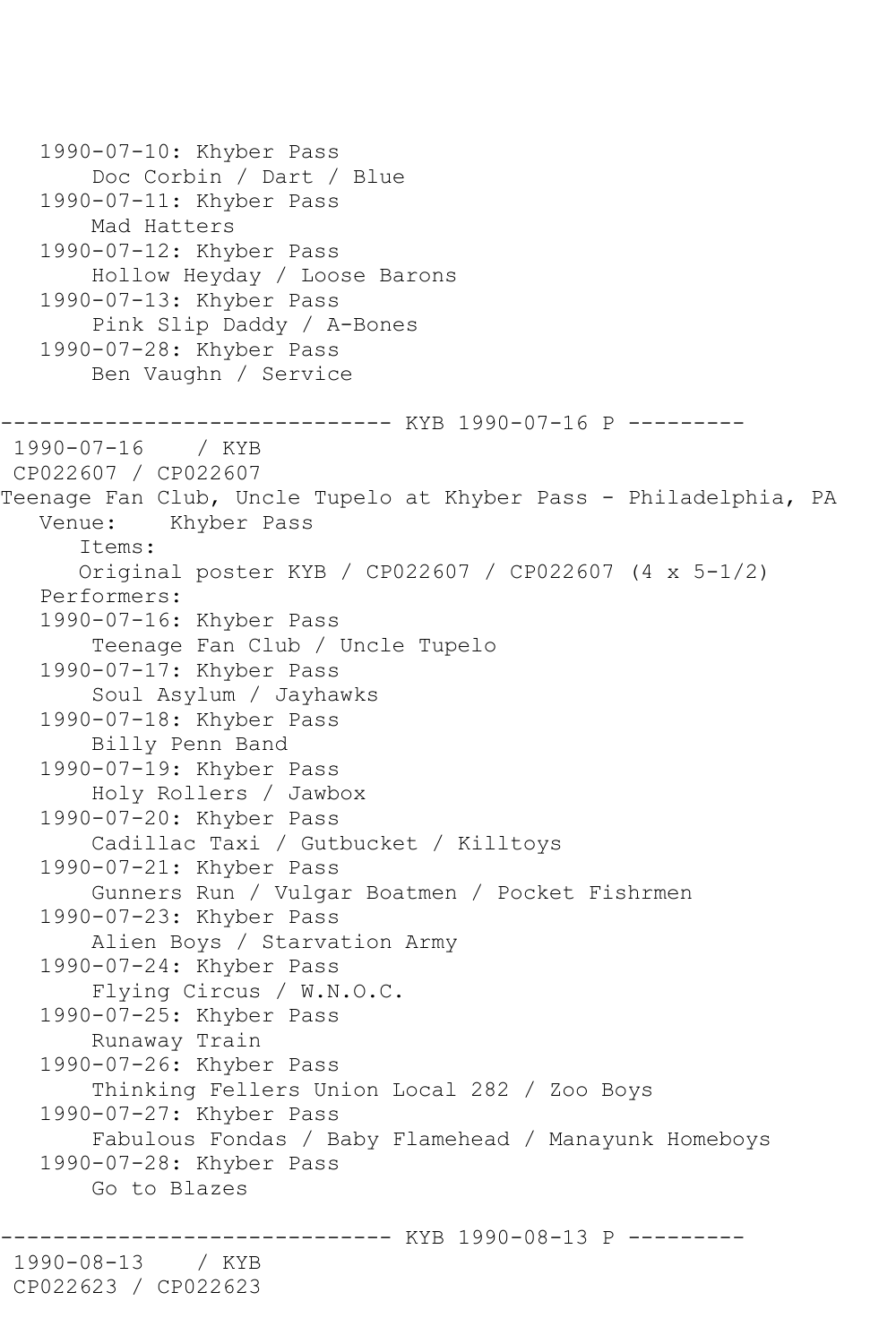Pavement, Havenots at Khyber Pass - Philadelphia, PA Venue: Khyber Pass Items: Original poster KYB / CP022623 / CP022623 (4 x 5-1/2) Performers: 1990-08-13: Khyber Pass Pavement / Havenots / Arnold the Pig 1990-08-14: Khyber Pass Trace / Smashing Orange 1990-08-15: Khyber Pass Peace Frogs 1990-08-16: Khyber Pass Mama Volume / Deadspot / Grisly Fiction 1990-08-17: Khyber Pass Nixon's Head / Zen for Primates / E.D.O. 1990-08-18: Khyber Pass Jimmy James and the Blueflames / Mary Ellen Berodyn and the Homefries / Peter Brown 1990-08-20: Khyber Pass Earthtones / Naked Omaha 1990-08-21: Khyber Pass Other Band / Spirit Valentine 1990-08-22: Khyber Pass Billy Penn Band 1990-08-23: Khyber Pass Jonny Digs the Devil / Master Axxis 1990-08-24: Khyber Pass GingerBread Men / Siamese Triplets / Pluck Theatre 1990-08-25: Khyber Pass Greenhouse / Cadillac Taxi / Gunners Run ------------------------------ KYB 1990-08-27 P ---------  $1990 - 08 - 27$ CP022609 / CP022609 Still Stupid, Carcass Under Glass at Khyber Pass - Philadelphia, PA Venue: Khyber Pass Items: Original poster KYB / CP022609 / CP022609 (4 x 5-1/2) Performers: 1990-08-27: Khyber Pass Still Stupid / Carcass Under Glass / 17" Crash 1990-08-28: Khyber Pass Skunk / Coup de Grace / Rapscallion 1990-08-29: Khyber Pass Runaway Train 1990-08-30: Khyber Pass Ashtray / Monkey 101 / High Karate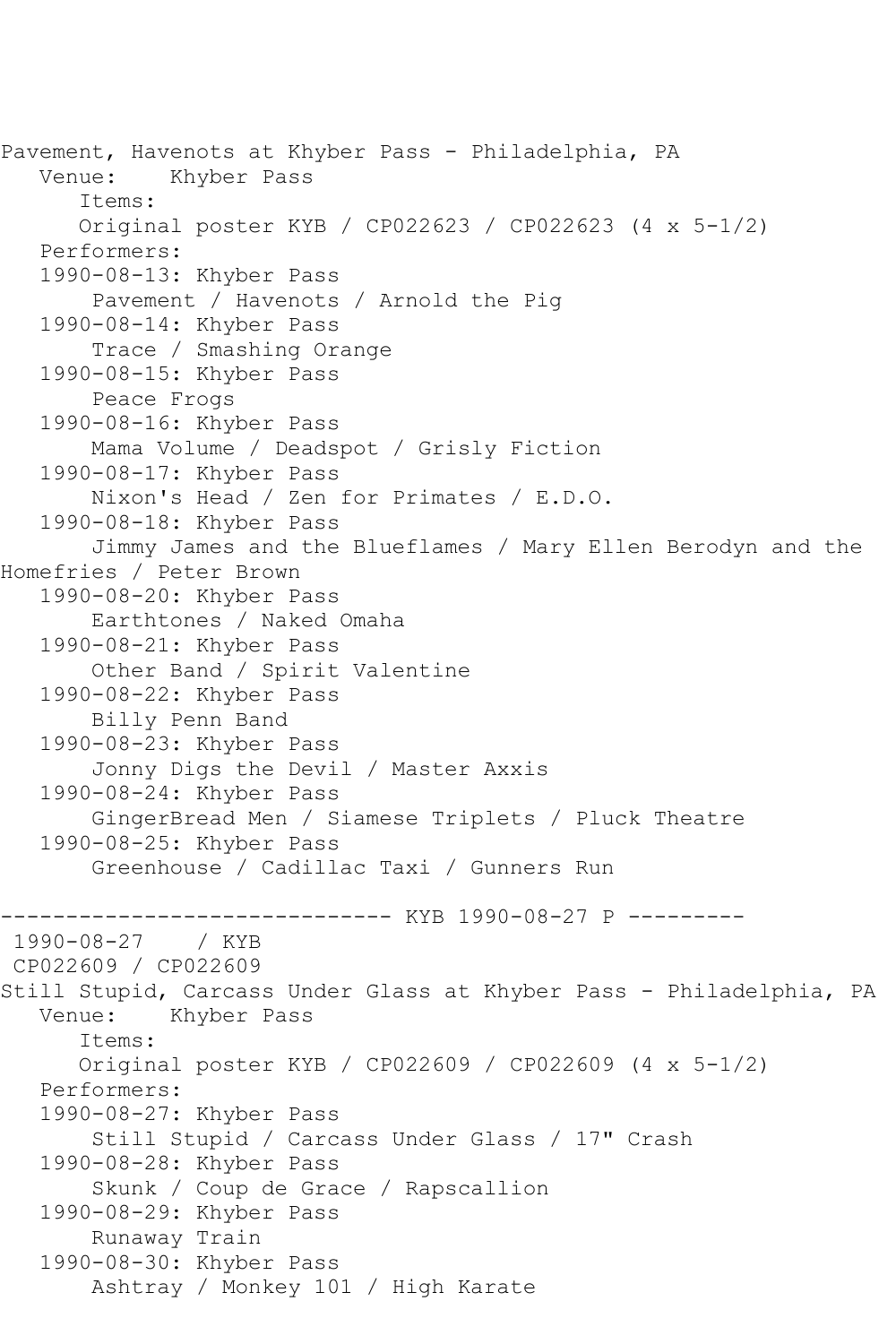```
 1990-08-31: Khyber Pass
        Doctor Bombay / Nudeswirl / Top Dead Center
    1990-09-01: Khyber Pass
        Baby Flamehead / Fish and Roses
    1990-09-03: Khyber Pass
        I'm with Brian / Mainline
    1990-09-04: Khyber Pass
        RASA
    1990-09-05: Khyber Pass
        Freudian Slips / Mad Hatters
    1990-09-06: Khyber Pass
        Cop Shoot Cop / Gobblehoof
   1990-09-07: Khyber Pass
        Pink Slip Daddy / Phantoms
    1990-09-08: Khyber Pass
        Wishniaks / King Rat
                  ------------ KYB 1990-09-10 P ---------
1990-09-10 / KYB 
CP022626 / CP022626
Big Trouble House, Psychic Warfare at Khyber Pass - Philadelphia, PA
   Venue: Khyber Pass
       Items:
       Original poster KYB / CP022626 / CP022626 (4 x 5-1/2)
    Performers:
    1990-09-10: Khyber Pass
        Big Trouble House / Psychic Warfare
    1990-09-11: Khyber Pass
        Timmi and the Dub Warriors
    1990-09-12: Khyber Pass
        Billy Penn Band
    1990-09-13: Khyber Pass
        Magnolias / Ashtray
    1990-09-14: Khyber Pass
        Jimmie Ray Vaughan / Crossharp Sharp
    1990-09-15: Khyber Pass
        Antietam / Red Herring / Mr. Softy / Hairy Phlegm Balls
    1990-09-17: Khyber Pass
        Laughing Hyenas / Wig
    1990-09-18: Khyber Pass
        Tree of Life
    1990-09-19: Khyber Pass
        Peace Frogs
    1990-09-20: Khyber Pass
        Agitpop / Monkey 101
    1990-09-21: Khyber Pass
        Gunners Run / W.N.O.C. / David E. Williams
```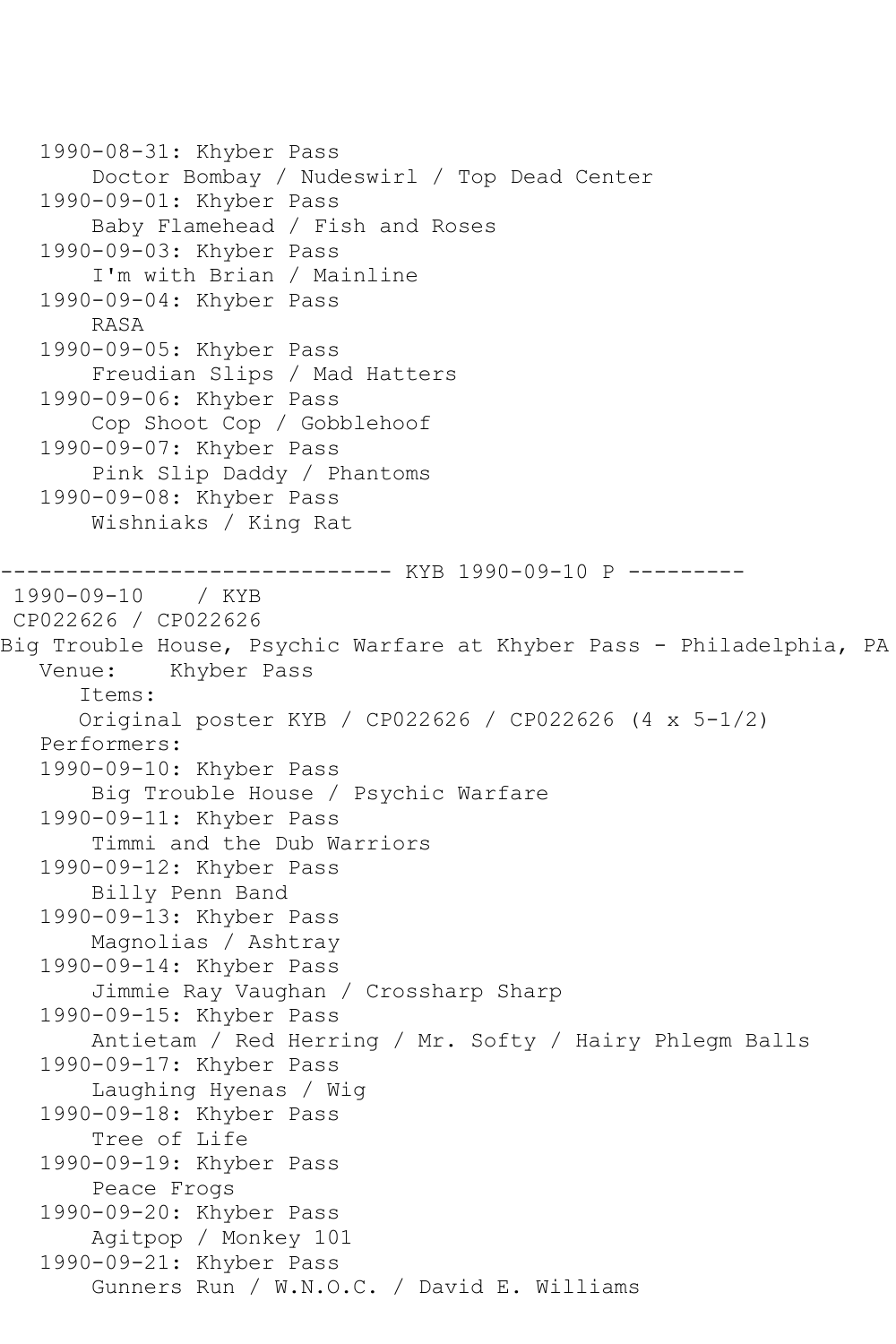1990-09-22: Khyber Pass Flight of Mavis / Chowderheads / Low Road -------------------------------- KYB 1990-09-24 P ---------<br>1990-09-24 / KYB  $1990 - 09 - 24$ CP022611 / CP022611 Flying Circus, Psychobilly Cadillac at Khyber Pass - Philadelphia, PA Venue: Khyber Pass Items: Original poster KYB / CP022611 / CP022611 (4 x 5-1/2) Performers: 1990-09-24: Khyber Pass Flying Circus / Psychobilly Cadillac 1990-09-25: Khyber Pass One 1990-09-26 1990-10-03: Khyber Pass Runaway Train 1990-09-27: Khyber Pass Big Thing / Just Say No / Hordes of Mungo 1990-09-28: Khyber Pass Bullet Lavolta / Double Penetration 1990-09-29: Khyber Pass Wishniaks / Bishops / Sir Dot 1990-10-01: Khyber Pass Lisa Suckdog / Vital Signs / Blue Chieftans 1990-10-02: Khyber Pass Black Exodus 1990-10-05: Khyber Pass Fabulous Fondas / Word of Honor 1990-10-06: Khyber Pass Bitch Magnet / Uptown Bones / Blue 1990-10-10: Khyber Pass Peace Frogs ------------------------------ KYB 1990-10-08 P --------- 1990-10-08 / KYB CP022625 / CP022625 Afghan Whigs, Ashtray at Khyber Pass - Philadelphia, PA Artist: Anonymous<br>Venue: Khyber Pa Khyber Pass Items: Original poster KYB / CP022625 / CP022625 (4 x 5-1/2) Performers: 1990-10-08: Khyber Pass Afghan Whigs / Ashtray / Mikey Wild 1990-10-09: Khyber Pass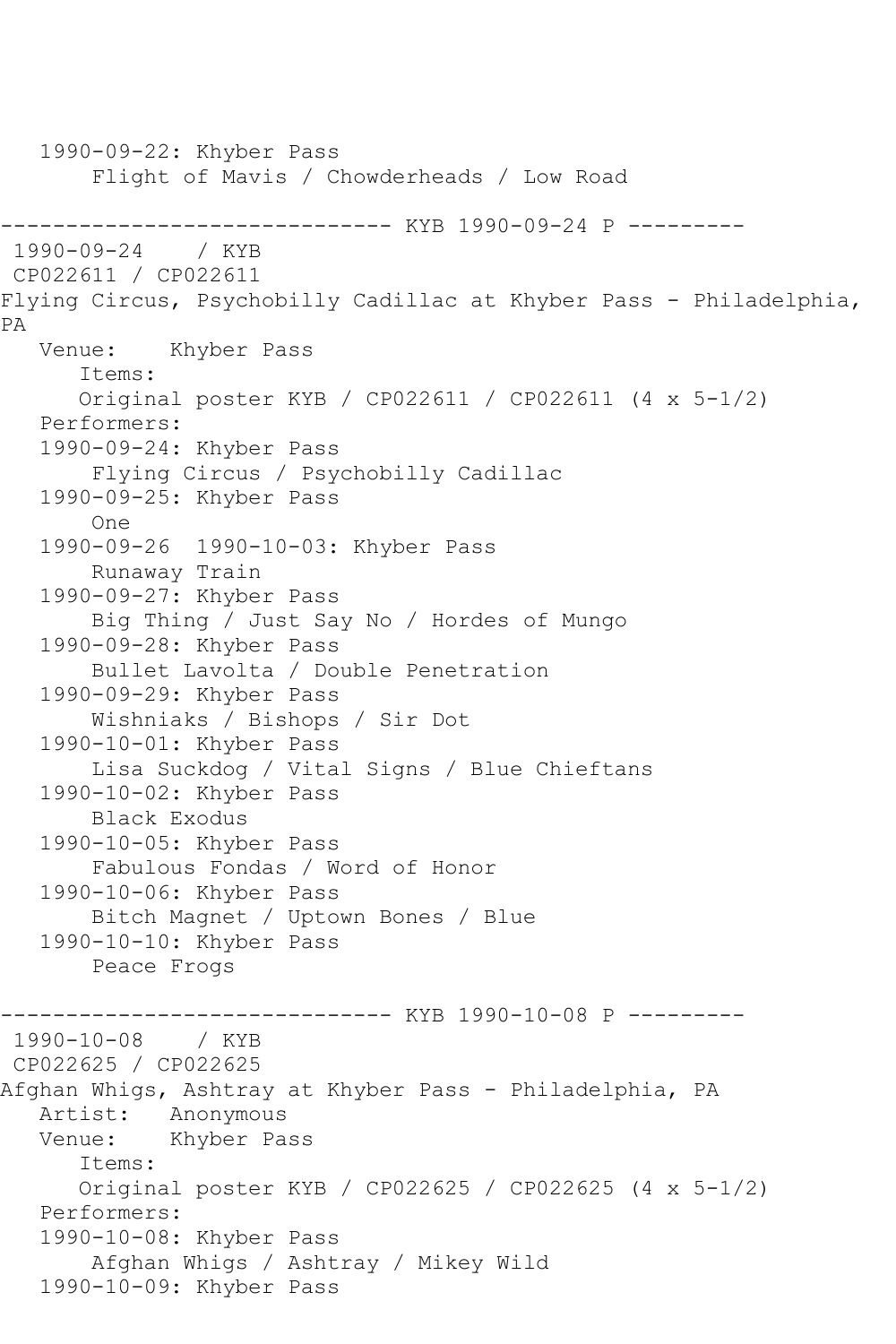```
 RASA
    1990-10-10: Khyber Pass
        Peace Frogs
    1990-10-11: Khyber Pass
        Lubricated Goat / More Fiends
    1990-10-12: Khyber Pass
        Tar / Jonestown
    1990-10-13: Khyber Pass
        Antiseen / Bad Mutha Goose / Gooose / IF
    1990-10-15: Khyber Pass
        House of Large Sizes / Mecca Normal
    1990-10-16: Khyber Pass
        Tree of Life
    1990-10-17: Khyber Pass
        Mad Hatters
    1990-10-18: Khyber Pass
        Miracle Room / Toadstool / Calamity Jane
    1990-10-19: Khyber Pass
        Flying Circus / Napalm Sunday / Gigolo Aunts
    1990-10-20: Khyber Pass
        Public Service / Gutbucket / Trace
                -------------- KYB 1991-04-13 P ---------
1991-04-13 / KYB 
CP012037 / CS08074
Quotas, Blue at Khyber Pass - Philadelphia, PA
   Notes: Photocopy
   Venue: Khyber Pass
       Items:
       Original poster KYB / CP012037 / CS08074
    Performers:
    1991-04-13: Khyber Pass
        Quotas / Blue / Monkey 101 / Thomas Jefferson Slave 
Apartments
------------------------------ KYB 1991-05-18 P ---------
1991-05-18 / KYB 
CP022634 / CP022634
Bush Tetras, Brother JT at Khyber Pass - Philadelphia, PA<br>Venue:   Khyber Pass
           Khyber Pass
       Items:
       Original poster KYB / CP022634 / CP022634 (4-1/4 x 5-1/2)
   Performers:
    1991-05-18: Khyber Pass
        Bush Tetras / Brother JT
                        ------- KYB 1992-01-10 P ---------
```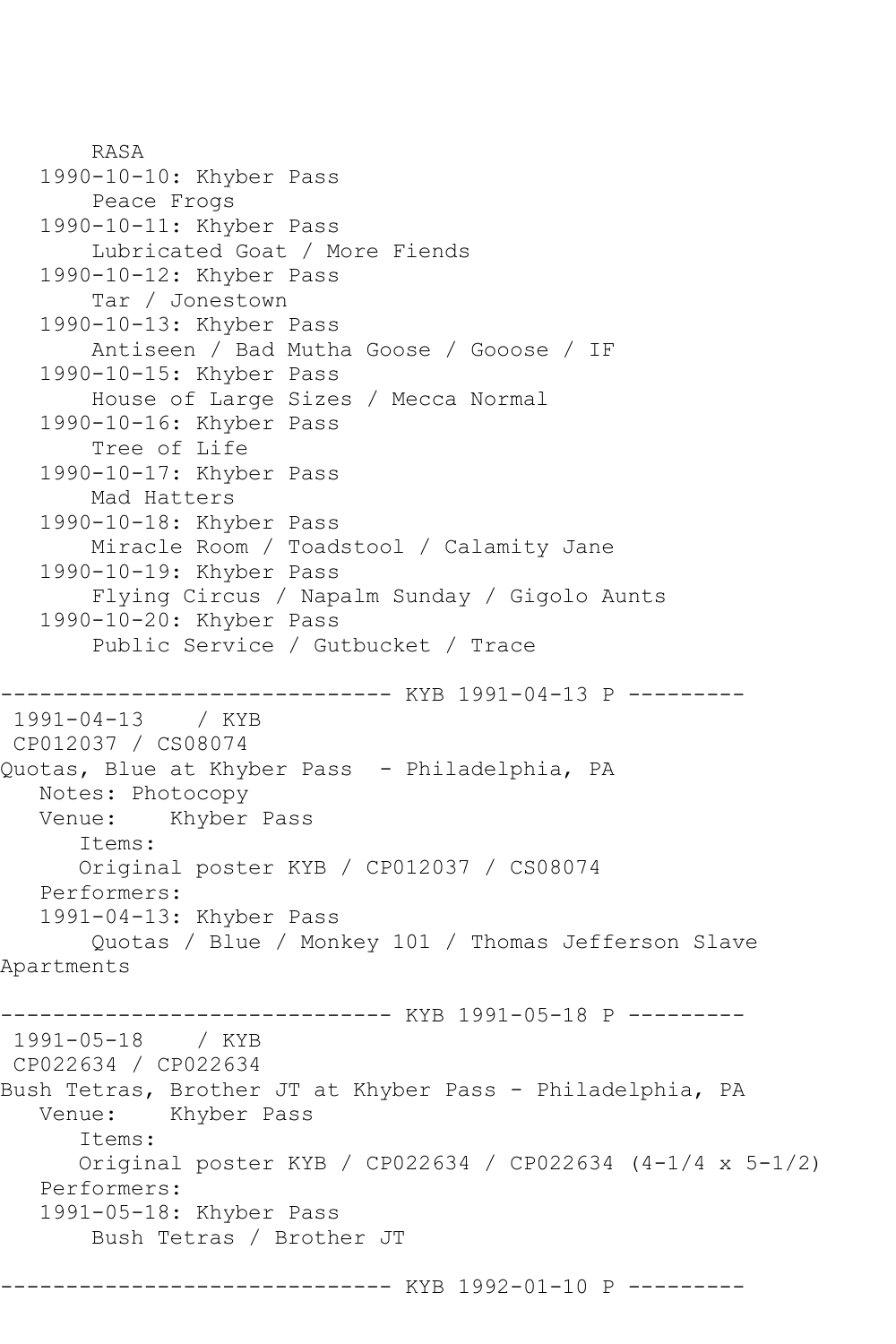1992-01-10 / KYB CP012129 / CS08166 Original Sins, Manta Ray at Khyber Pass - Philadelphia, PA Notes: Photocopy<br>Venue: Khyber Khyber Pass Items: Original poster KYB / CP012129 / CS08166 Performers: 1992-01-10: Khyber Pass Original Sins / Manta Ray ------------------------------ KYB 1992-05-14 P --------- 1992-05-14 / KYB CP012128 / CS08165 More Fiends, Girls Against Boys at Khyber Pass - Philadelphia, PA Notes: Photocopy Venue: Khyber Pass Items: Original poster KYB / CP012128 / CS08165 Performers: 1992-05-14: Khyber Pass More Fiends / Girls Against Boys / Uncture Project ------------------------------ KYB 1993-01-14 P --------- 1993-01-14 / KYB CP012123 / CS08160 Underraga, Rot Gut at Khyber Pass - Philadelphia, PA Notes: Photocopy Venue: Khyber Pass Items: Original poster KYB / CP012123 / CS08160 Performers: 1993-01-14: Khyber Pass Underraga / Rot Gut / Temple of Bon Matin / Mikey Wild ------------------------------ KYB 1993-03-16 P --------- 1993-03-16 / KYB CP012041 / CS08078 Genghis Khan Experience, Plumbing at Khyber Pass - Philadelphia, PA Notes: Photocopy Venue: Khyber Pass Items: Original poster KYB / CP012041 / CS08078 Performers: 1993-03-16: Khyber Pass Genghis Khan Experience / Plumbing / Wad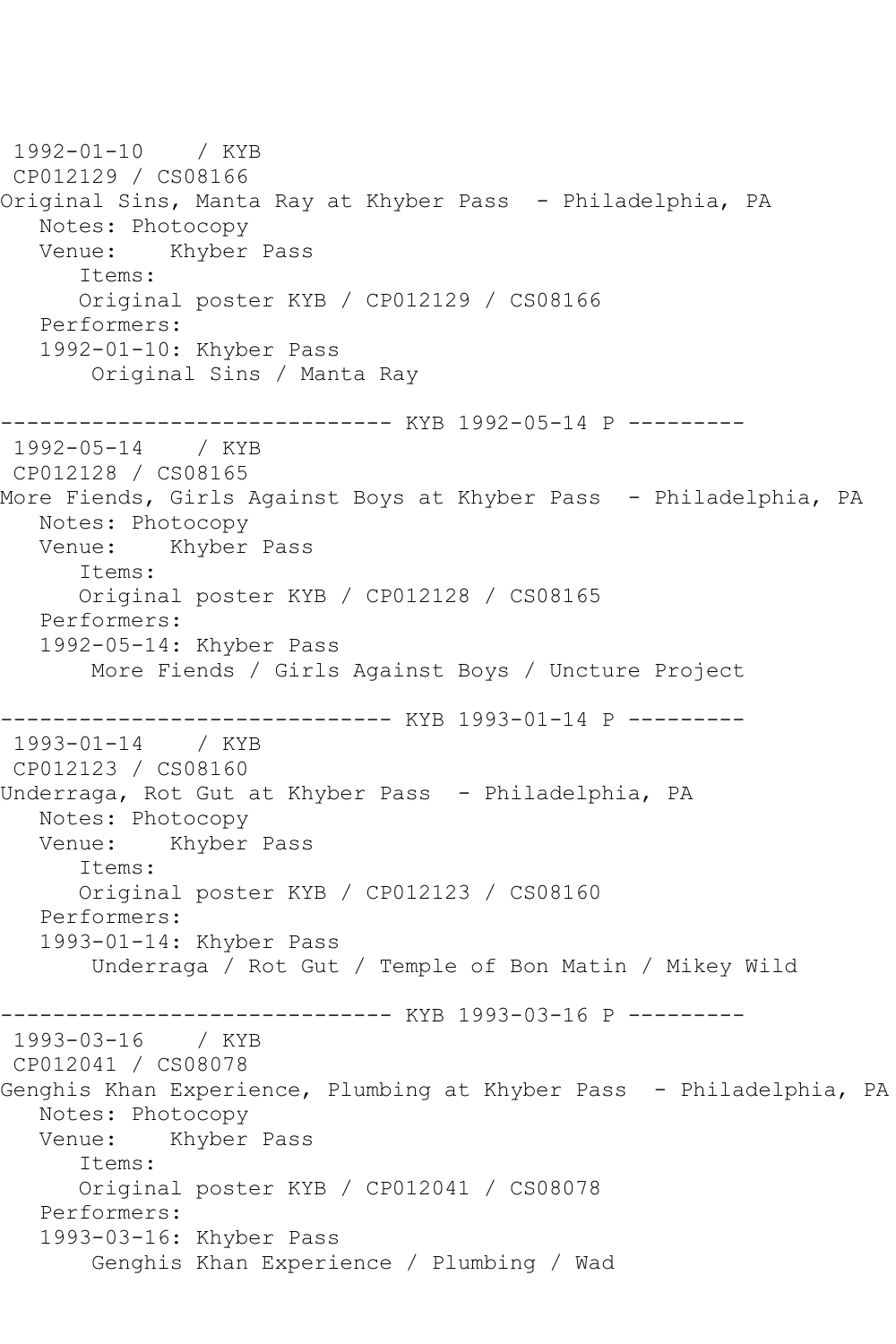------------------------------ KYB 1993-04-06 P --------- 1993-04-06 / KYB CP012040 / CS08077 Cop Shoot Cop, Genghis Khan Experience at Khyber Pass -Philadelphia, PA Notes: Photocopy Venue: Khyber Pass Items: Original poster KYB / CP012040 / CS08077 Performers: 1993-04-06: Khyber Pass Cop Shoot Cop / Genghis Khan Experience ------------------------------ KYB 1993-06-08 P --------- 1993-06-08 / KYB CP012095 / CS08132 Mothra at Khyber Pass - Philadelphia, PA Notes: Photocopy<br>Venue: Khyber Khyber Pass Items: Original poster KYB / CP012095 / CS08132 Performers: 1993-06-08: Khyber Pass Mothra ------------------------------ KYB 1993-06-10 P --------- 1993-06-10 / KYB CP012111 / CS08148 Guinea Pig, Godpocket at Khyber Pass - Philadelphia, PA Notes: Photocopy Venue: Khyber Pass Items: Original poster KYB / CP012111 / CS08148 Performers: 1993-06-10: Khyber Pass Guinea Pig / Godpocket / Haymaker ----------- KYB 1993-07-03 P ---------1993-07-03 / KYB CP012094 / CS08131 Poppy at Khyber Pass - Philadelphia, PA Notes: Photocopy Venue: Khyber Pass Items: Original poster KYB / CP012094 / CS08131 Performers: 1993-07-03: Khyber Pass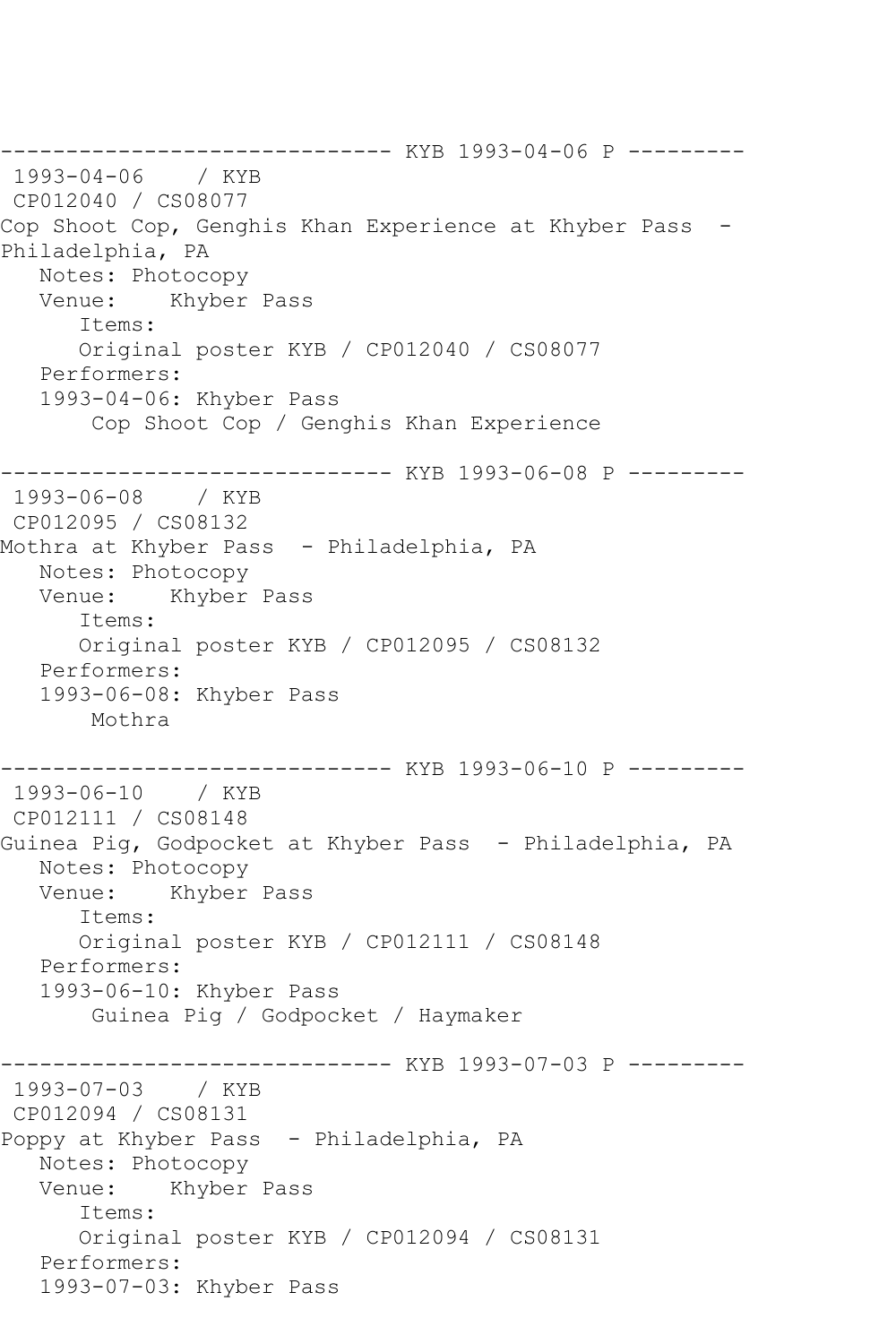Poppy

------------------------------ KYB 1993-08-10 P --------- 1993-08-10 / KYB CP012078 / CS08115 Plunger at Khyber Pass - Philadelphia, PA Notes: Photocopy Venue: Khyber Pass Items: Original poster KYB / CP012078 / CS08115 Performers: 1993-08-10: Khyber Pass Plunger ------------------------------ KYB 1993-09-22 P --------- 1993-09-22 / KYB CP012083 / CS08120 Gas Huffer, The Meices at Khyber Pass - Philadelphia, PA Notes: Photocopy Venue: Khyber Pass Items: Original poster KYB / CP012083 / CS08120 Performers: 1993-09-22: Khyber Pass Gas Huffer / Meices ------------------------------ KYB 1993-09-22 P --------- 1993-09-22 / KYB CP012089 / CS08126 Gas Huffer, Meices at Khyber Pass - Philadelphia, PA Notes: Photocopy Venue: Khyber Pass Items: Original poster KYB / CP012089 / CS08126 Performers: 1993-09-22: Khyber Pass Gas Huffer / Meices / Headless ------------------------------ KYB 1993-11-02 P --------- 1993-11-02 / KYB CP022631 / CP022631 God Bullies, God and Texas at Khyber Pass - Philadelphia, PA Venue: Khyber Pass Items: Original poster KYB / CP022631 / CP022631 (8-1/2 x 11) Performers: 1993-11-02: Khyber Pass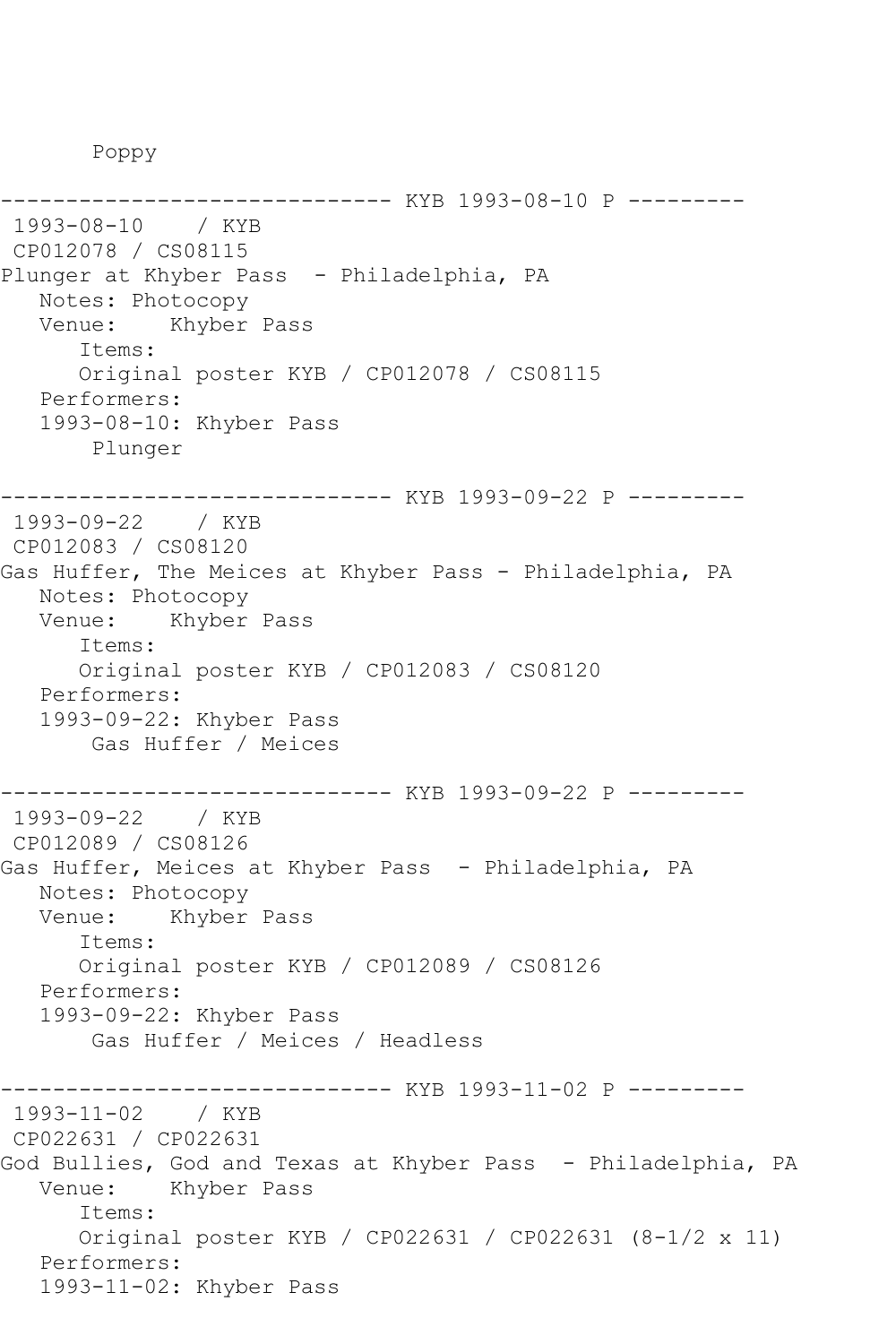God Bullies / God and Texas / Blood Libel 1993-11-03: Khyber Pass Liquid Gang / Junky Logic / Pretty Little Mess 1993-11-04: Khyber Pass Zonic Shockum / Genghis Khan Experience / Atomic Danny 1993-11-05: Khyber Pass Original Sins / Blue Gene Blue / Prim 1993-11-06: Khyber Pass Verlaines / Strapping Fieldhands 1993-11-08 1993-11-09: Khyber Pass Mekons / Seam 1993-11-10: Khyber Pass Poster Children / Mercy Rule 1993-11-11: Khyber Pass Polvo / Cornfed 1993-11-12: Khyber Pass Friggs / Aquanettas / Botswanas 1993-11-13: Khyber Pass E.D.O. / Temple of Bon Matin / New Ghost 1993-11-16: Khyber Pass Half Japanese / Bardo Pond 1993-11-17: Khyber Pass Crossbone Pie / Anthrophobia / Gangster Pump / Hard Response 1993-11-18: Khyber Pass Masada 1993-11-19: Khyber Pass Zen Guerilla / Derelict Hotel / Vineland / Shoulders 1993-11-20: Khyber Pass Punch Drunk / Hoppy the Frog / Hoist 1993-11-23: Khyber Pass Don Caballero / Red Paint People 1993-11-24: Khyber Pass Solar Circus 1993-11-26: Khyber Pass Zen for Primates / Gimme 1993-11-27: Khyber Pass Frank Brown Band / Mel's Rockpile / Latimer 1993-11-30: Khyber Pass Vertigo / Rear Admiral 1993-12-01: Khyber Pass Caterpillar / Godpocket / Love Huskies / Puddle 1993-12-02: Khyber Pass Inconegro / Las Maridas 1993-12-03: Khyber Pass Pink Slip Daddy / Dirt Search Headlights / Amazing Cherubs 1993-12-04: Khyber Pass Laughing Hyenas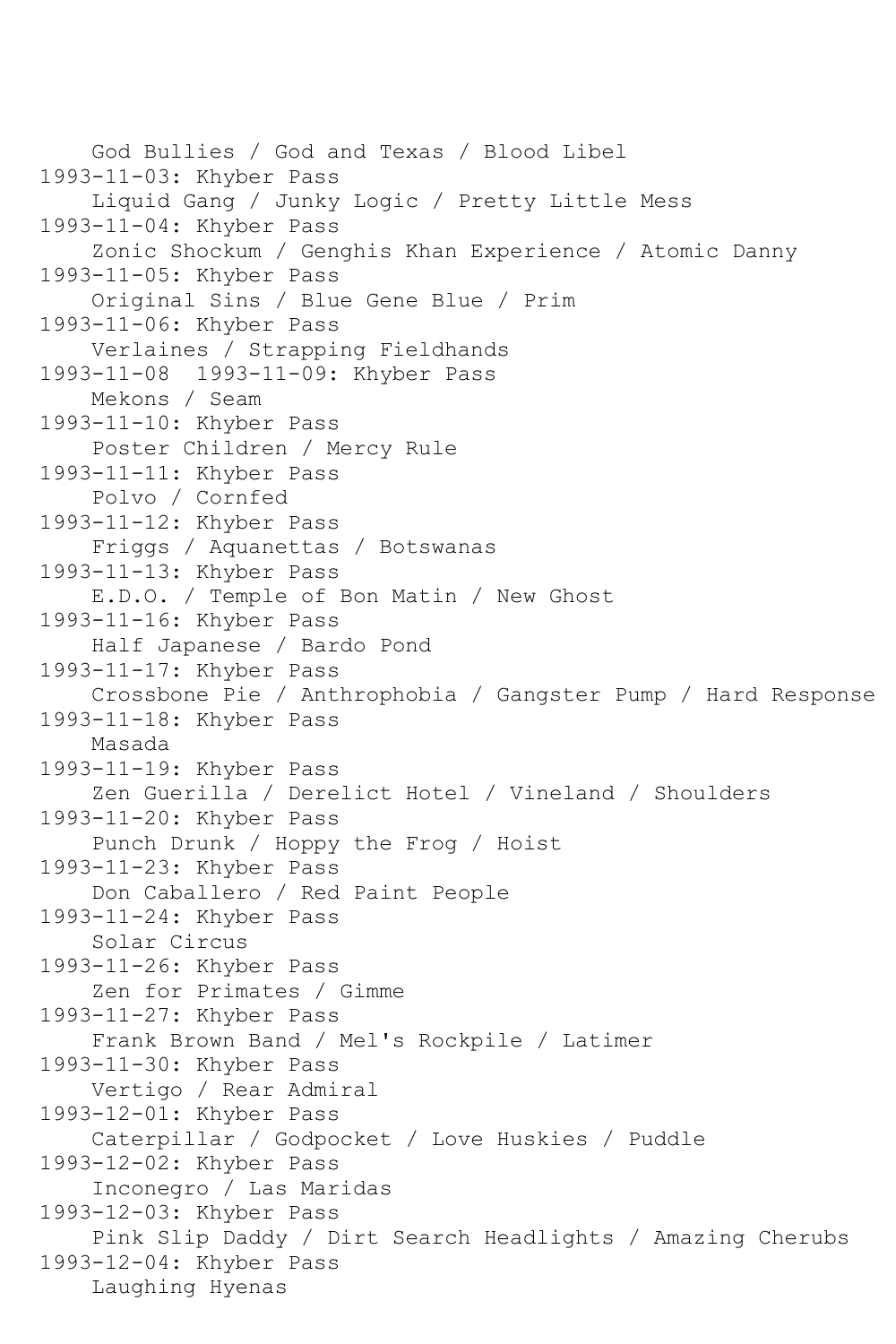------------------------------ KYB 1993-11-03 P --------- 1993-11-03 / KYB CP012054 / CS08091 Royal Trux, Genghis Khan Experience at Khyber Pass - Philadelphia, PA Notes: Photocopy Venue: Khyber Pass Items: Original poster KYB / CP012054 / CS08091 Performers: 1993-11-03: Khyber Pass Royal Trux / Genghis Khan Experience / Crust ------------------------------ KYB zzzz-02-09 P -------- zzzz-02-09 / KYB CP012120 / CS08157 Lesser Koodoo at Khyber Pass - Philadelphia, PA Notes: Photocopy (hand colored) Venue: Khyber Pass Items: Original poster KYB / CP012120 / CS08157 Performers: zzzz-02-09 zzzz-02-16: Khyber Pass CBGB's Monroe Tavern Lesser Koodoo ------------------------------ KYB zzzz-05-05 P -------- zzzz-05-05 / KYB CP012058 / CS08095 Outcrowd, Naked Twister at Khyber Pass - Philadelphia, PA Notes: Photocopy Venue: Khyber Pass Items: Original poster KYB / CP012058 / CS08095 Performers: zzzz-05-05: Khyber Pass Outcrowd / Naked Twister ------------ KYB zzzz-05-22 P --------zzzz-05-22 / KYB CP012070 / CS08107 Deathray, Bastro at Khyber Pass - Philadelphia, PA Notes: Photocopy Venue: Khyber Pass Items: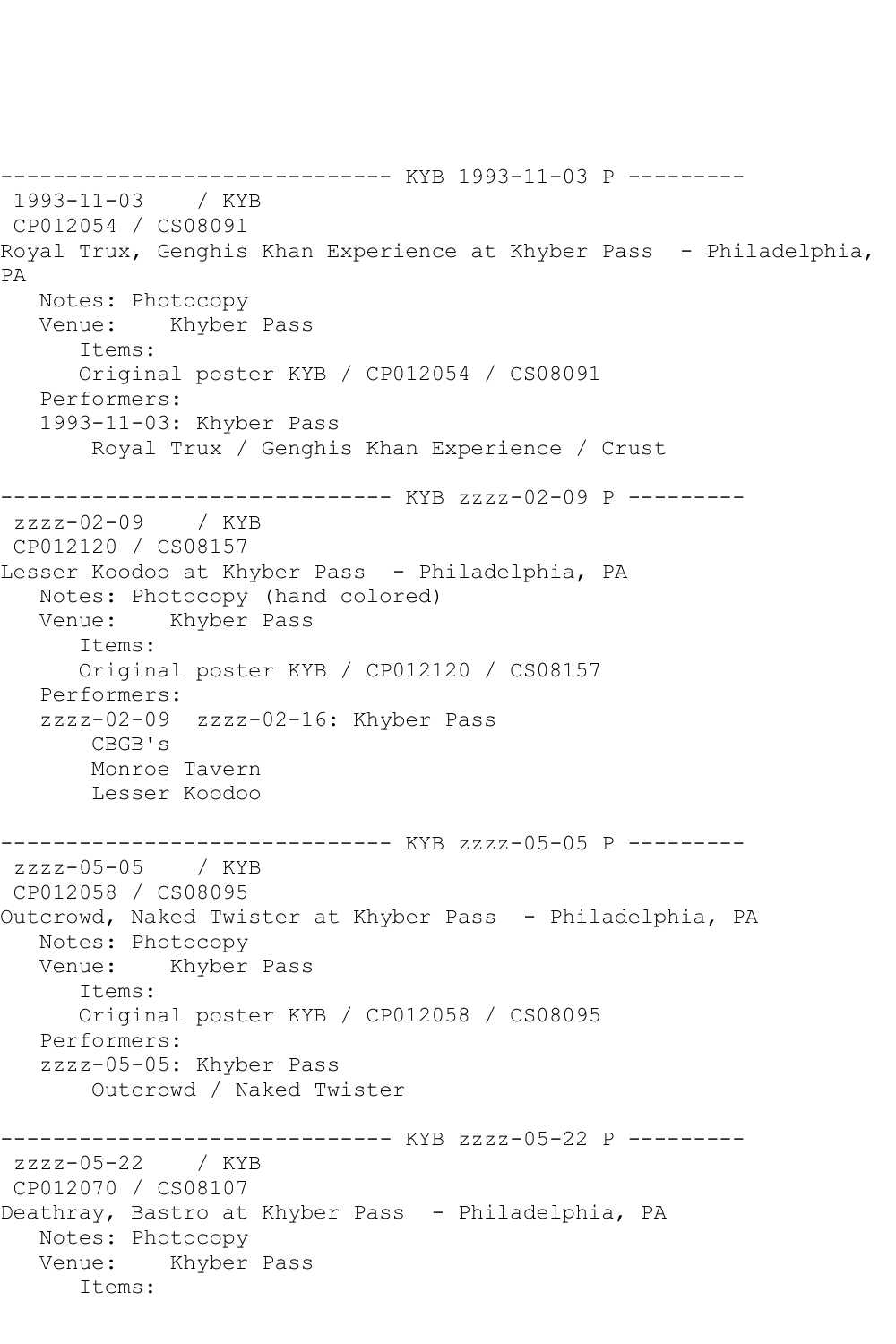Original poster KYB / CP012070 / CS08107 Performers: zzzz-05-22: Khyber Pass Deathray / Bastro ------------------------------ BAC zzzz-06-14 P -------- zzzz-06-14 / BAC CP012069 / CS08106 Trouble Dolls, Hypnotizing Chickens at Bacchanal - Philadelphia, PA Notes: Photocopy<br>Venue: Bacchai Bacchanal Items: Original poster BAC / CP012069 / CS08106 Performers: zzzz-06-14 zzzz-06-15: Bacchanal Khyber Pass Trouble Dolls / Hypnotizing Chickens / House Plants ------------------------------ KYB zzzz-09-14 P -------- zzzz-09-14 / KYB CP012088 / CS08125 Big Thing, Lemonheads at Khyber Pass - Philadelphia, PA Notes: Photocopy Venue: Khyber Pass Items: Original poster KYB / CP012088 / CS08125 Performers: zzzz-09-14 zzzz-09-25: Khyber Pass Big Thing / Lemonheads / Tar / Babes In Toyland / More Fiends ------------------------------ KYB zzzz-09-21 P -------- zzzz-09-21 / KYB CP012038 / CS08075 Hard Ons, Dumpster Juice at Khyber Pass - Philadelphia, PA Notes: Photocopy Venue: Khyber Pass Items: Original poster KYB / CP012038 / CS08075 Performers: zzzz-09-21: Khyber Pass Hard Ons / Dumpster Juice / Double Penetration ------------------------------ KYB zzzz-09-28 P -------- zzzz-09-28 / KYB CP012121 / CS08158 Uptown Bones, Stargazer at Khyber Pass - Philadelphia, PA Notes: Photocopy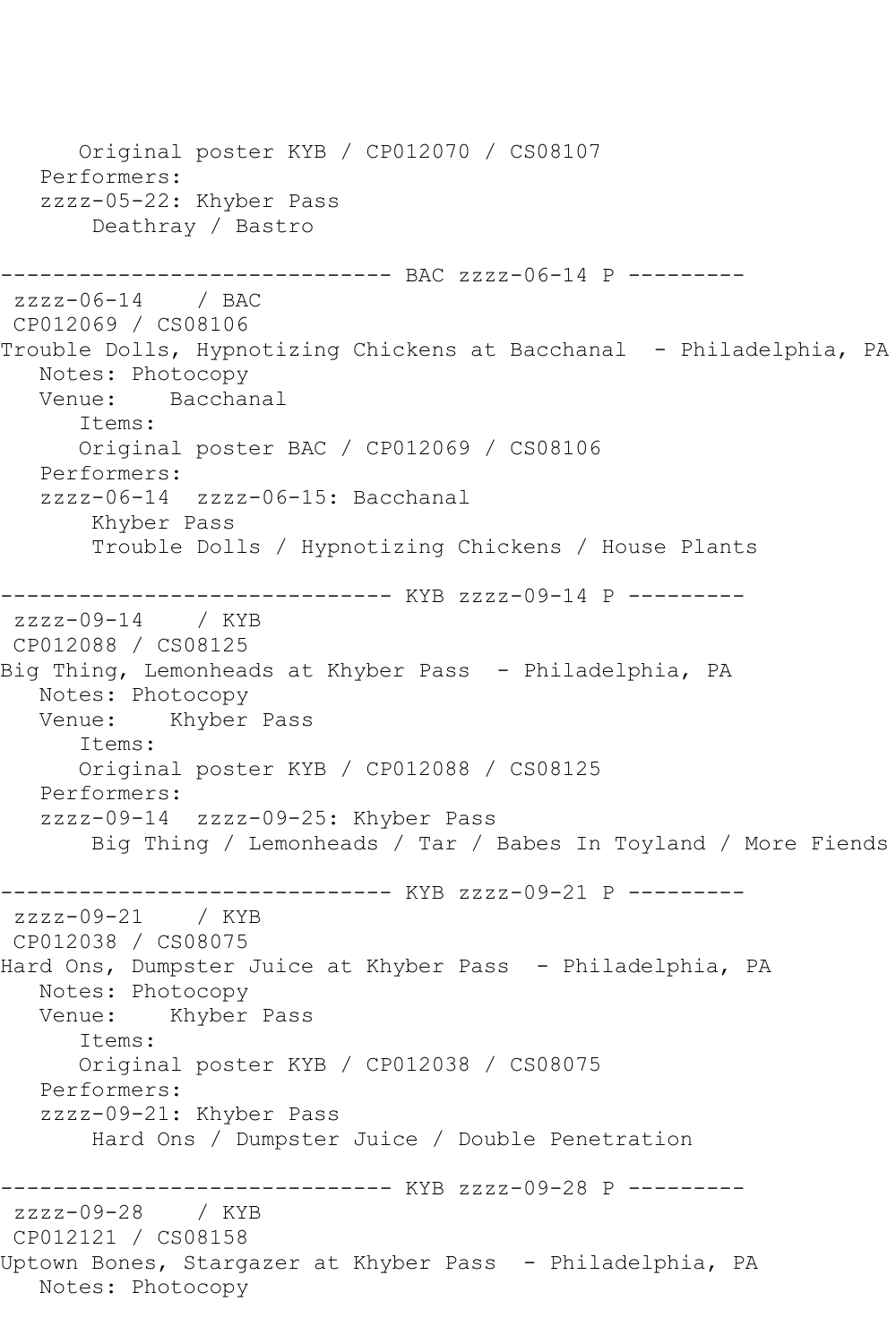Venue: Khyber Pass Items: Original poster KYB / CP012121 / CS08158 Performers: zzzz-09-28: Khyber Pass Uptown Bones / Stargazer / Volcano Suns / Locust ------------------------------ KYB zzzz-09-28 P -------- zzzz-09-28 / KYB CP012124 / CS08161 Uptown Bones, Volcano Suns at Khyber Pass - Philadelphia, PA Notes: Photocopy Venue: Khyber Pass Items: Original poster KYB / CP012124 / CS08161 Performers: zzzz-09-28: Khyber Pass Uptown Bones / Volcano Suns ------------------------------ KYB zzzz-zz-15 P --------  $zzzz-zz-15$ CP012072 / CS08109 Velvet Monkeys, Doctor Bombay at Khyber Pass - Philadelphia, PA Notes: Photocopy<br>Venue: Khyber Khyber Pass Items: Original poster KYB / CP012072 / CS08109 Performers: zzzz-zz-15: Khyber Pass Velvet Monkeys / Doctor Bombay / Wonderama ------------------------------ KYB zzzz-zz-zz P -------- zzzz-zz-zz / KYB CP012063 / CS08100 Haymaker at Khyber Pass - Philadelphia, PA Notes: Photocopy Venue: Khyber Pass Items: Original poster KYB / CP012063 / CS08100 Performers: zzzz-zz-zz: Khyber Pass Haymaker ------------------------------ KYB zzzz-zz-zz P -------- zzzz-zz-zz / KYB CP012106 / CS08143 Lie Bands Do the Dead at Khyber Pass - Philadelphia, PA